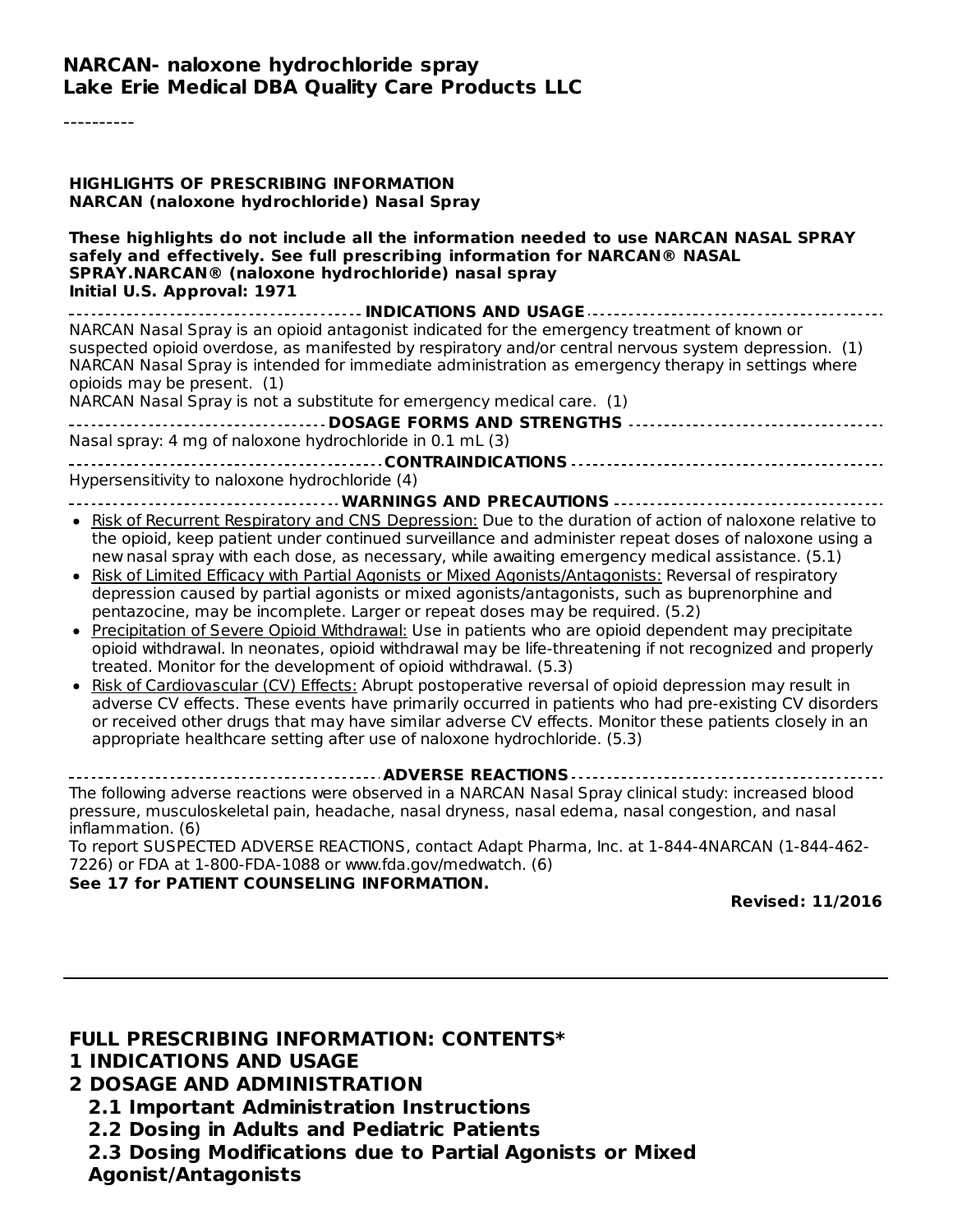- **3 DOSAGE FORMS AND STRENGTHS**
- **4 CONTRAINDICATIONS**
- **5 WARNINGS AND PRECAUTIONS**
	- **5.1 Risk of Recurrent Respiratory and Central Nervous System Depression**

**5.2Risk of Limited Efficacy with Partial Agonists or Mixed**

**Agonist/Antagonists**

**5.3 Precipitation of Severe Opioid Withdrawal**

**6 ADVERSE REACTIONS**

# **8 USE IN SPECIFIC POPULATIONS**

- **8.1 Pregnancy**
- **8.2 Lactation**
- **8.4 Pediatric Use**
- **8.5 Geriatric Use**
- **11 DESCRIPTION**

## **12 CLINICAL PHARMACOLOGY**

- **12.1 Mechanism of Action**
- **12.2 Pharmacodynamics**
- **12.3 Pharmacokinetics**

### **13 NONCLINICAL TOXICOLOGY**

**13.1 Carcinogenesis, Mutagenesis, Impairment of Fertility**

- **16 HOW SUPPLIED/STORAGE AND HANDLING**
	- **16.1 How Supplied**
	- **16.2 Storage and Handling**
- **17 PATIENT COUNSELING INFORMATION**

### **PATIENT INFORMATION**

 $\ast$  Sections or subsections omitted from the full prescribing information are not listed.

# **FULL PRESCRIBING INFORMATION**

# **1 INDICATIONS AND USAGE**

NARCAN Nasal Spray is indicated for the emergency treatment of known or suspected opioid overdose, as manifested by respiratory and/or central nervous system depression.

NARCAN Nasal Spray is intended for immediate administration as emergency therapy in settings where opioids may be present.

NARCAN Nasal Spray is not a substitute for emergency medical care.

# **2 DOSAGE AND ADMINISTRATION**

- NARCAN Nasal Spray is for intranasal use only. (2.1)
- Seek emergency medical care immediately after use. (2.1)
- Administer a single spray of NARCAN Nasal Spray to adults or pediatric patients intranasally into one nostril. (2.2)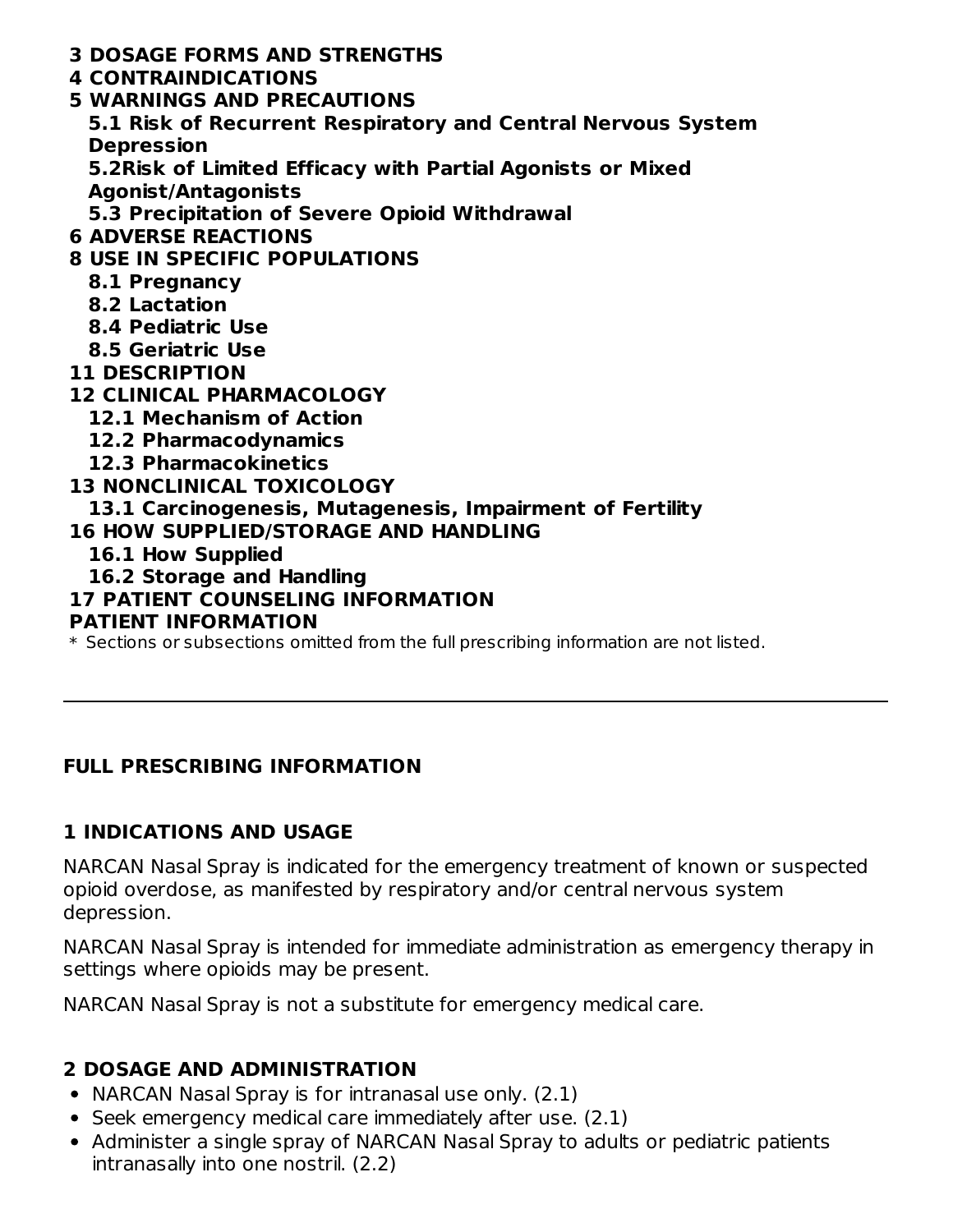- Administer additional doses of NARCAN Nasal Spray, using a new nasal spray with each dose, if the patient does not respond or responds and then relapses into respiratory depression, additional doses of NARCAN Nasal Spray may be given every 2 to 3 minutes until emergency medical assistance arrives. (2.2)
- Additional supportive and/or resuscitative measures may be helpful while awaiting emergency medical assistance. (2.2)

### **2.1 Important Administration Instructions**

NARCAN Nasal Spray is for intranasal use only.

No additional device assembly is required.

Because treatment of suspected opioid overdose must be performed by someone other than the patient, instruct the prescription recipient to inform those around them about the presence of NARCAN Nasal Spray and the Instructions for Use.

Instruct the patient or caregiver to read the Instructions for Use at the time they receive a prescription for NARCAN Nasal Spray. Emphasize the following instructions to the patient or caregiver:

- Administer NARCAN Nasal Spray as quickly as possible because prolonged respiratory depression may result in damage to the central nervous system or death. Since the duration of action of most opioids exceeds that of naloxone hydrochloride and the suspected opioid overdose may occur outside of supervised medical settings, seek immediate emergency medical assistance, keep the patient under continued surveillance until emergency personnel arrive, and administer repeated doses of NARCAN Nasal Spray, as necessary. Always seek emergency medical assistance in the event of a suspected, potentially life-threatening opioid emergency after administration of the first dose of NARCAN Nasal Spray.
- Additional doses of NARCAN Nasal Spray may be required until emergency medical assistance becomes available.
- Do not attempt to reuse NARCAN Nasal Spray. Each NARCAN Nasal Spray contains a single dose of naloxone and cannot be reused.
- Re-administer NARCAN Nasal Spray, using a new nasal spray, every 2 to 3 minutes if the patient does not respond or responds and then relapses into respiratory depression.
- Administer NARCAN Nasal Spray in alternate nostrils with each dose.
- Administer NARCAN Nasal Spray according to the printed instructions on the device label and the Instructions for Use.
- Place the patient in the supine position. Prior to administration, be sure the device nozzle is inserted in either nostril of the patient, and provide support to the back of the neck to allow the head to tilt back. **Do not prime or test the device prior to administration.**
- To administer the dose press firmly on the device plunger.
- Remove the device nozzle from the nostril after use.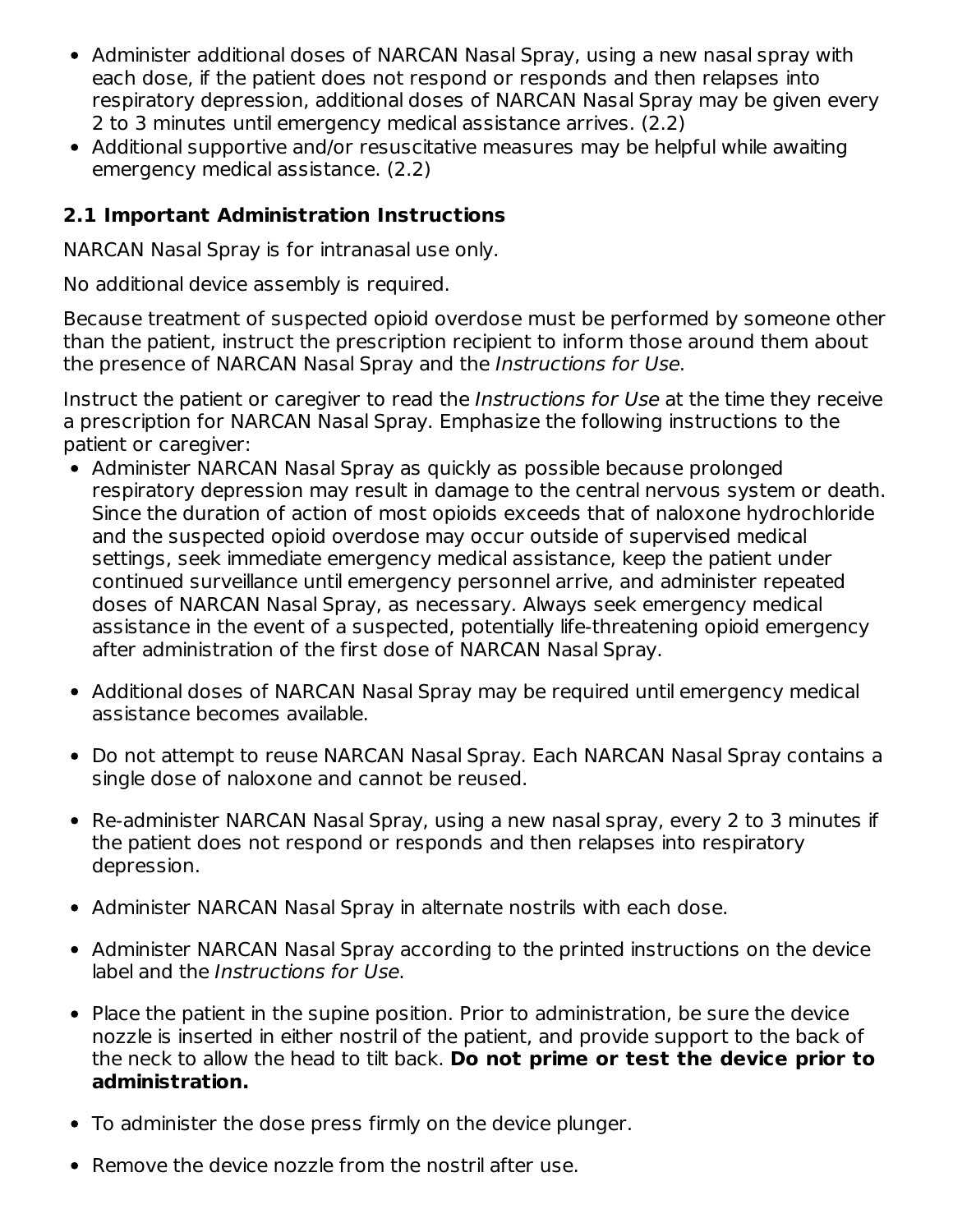• Turn patient on their side as shown in the InstructionsforUse and call for emergency medical assistance immediately after administration of the first dose of NARCAN Nasal Spray.

### **2.2 Dosing in Adults and Pediatric Patients**

### Initial Dosing

The recommended initial dose of NARCAN Nasal Spray in adults and pediatric patients is one spray delivered by intranasal administration, which delivers 4 mg of naloxone hydrochloride.

#### Repeat Dosing

Seek emergency medical assistance as soon as possible after administering the first dose of NARCAN Nasal Spray.

The requirement for repeat doses of NARCAN Nasal Spray depends upon the amount, type, and route of administration of the opioid being antagonized.

Administer NARCAN Nasal Spray in alternate nostrils with each dose.

If the patient responds to NARCAN Nasal Spray and relapses back into respiratory depression before emergency assistance arrives, administer an additional dose of NARCAN Nasal Spray using a new NARCAN Nasal Spray and continue surveillance of the patient.

If the desired response is not obtained after 2 or 3 minutes, administer an additional dose of NARCAN Nasal Spray using a new NARCAN Nasal Spray. If there is still no response and additional doses are available, administer additional doses of NARCAN Nasal Spray every 2 to 3 minutes using a new NARCAN Nasal Spray with each dose until emergency medical assistance arrives.

Additional supportive and/or resuscitative measures may be helpful while awaiting emergency medical assistance.

### **2.3 Dosing Modifications due to Partial Agonists or Mixed Agonist/Antagonists**

Reversal of respiratory depression by partial agonists or mixed agonist/antagonists, such as buprenorphine and pentazocine, may be incomplete and require higher doses of naloxone hydrochloride or repeated administration of NARCAN Nasal Spray using a new nasal spray [see Warnings and Precautions (5.2)]

### **3 DOSAGE FORMS AND STRENGTHS**

NARCAN Nasal Spray is supplied as a single 4 mg dose of naloxone hydrochloride in a 0.1 mL intranasal spray.

# **4 CONTRAINDICATIONS**

NARCAN Nasal Spray is contraindicated in patients known to be hypersensitive to naloxone hydrochloride or to any of the other ingredients.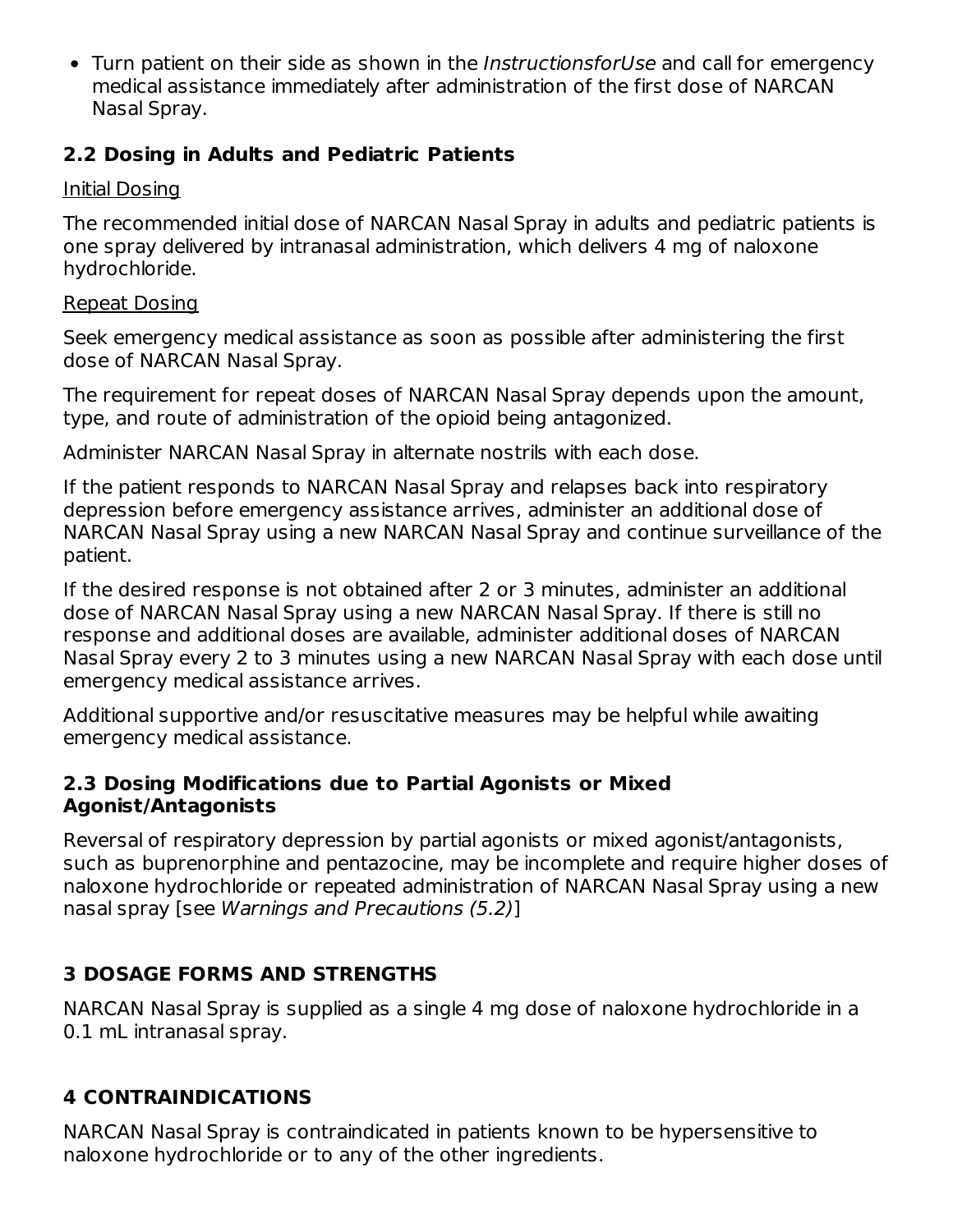### **5 WARNINGS AND PRECAUTIONS**

### **5.1 Risk of Recurrent Respiratory and Central Nervous System Depression**

The duration of action of most opioids may exceed that of NARCAN Nasal Spray resulting in a return of respiratory and/or central nervous system depression after an initial improvement in symptoms. Therefore, it is necessary to seek emergency medical assistance immediately after administration of the first dose of NARCAN Nasal Spray and to keep the patient under continued surveillance. Administer additional doses of NARCAN Nasal Spray if the patient is not adequately responding or responds and then relapses back into respiratory depression, as necessary [see Dosage and Administration (2.2)]. Additional supportive and/or resuscitative measures may be helpful while awaiting emergency medical assistance.

### **5.2Risk of Limited Efficacy with Partial Agonists or Mixed Agonist/Antagonists**

Reversal of respiratory depression by partial agonists or mixed agonist/antagonists such as buprenorphine and pentazocine, may be incomplete. Larger or repeat doses of naloxone hydrochloride may be required to antagonize buprenorphine because the latter has a long duration of action due to its slow rate of binding and subsequent slow dissociation from the opioid receptor [see Dosage and Administration (2.2)]. Buprenorphine antagonism is characterized by a gradual onset of the reversal effects and a decreased duration of action of the normally prolonged respiratory depression.

### **5.3 Precipitation of Severe Opioid Withdrawal**

The use of NARCAN Nasal Spray in patients who are opioid-dependent may precipitate opioid withdrawal characterized by the following signs and symptoms: body aches, diarrhea, tachycardia, fever, runny nose, sneezing, piloerection, sweating, yawning, nausea or vomiting, nervousness, restlessness or irritability, shivering or trembling, abdominal cramps, weakness, and increased blood pressure. In neonates, opioid withdrawal may be life-threatening if not recognized and properly treated and may include the following signs and symptoms: convulsions, excessive crying, and hyperactive reflexes. Monitor the patient for the development of the signs and symptoms of opioid withdrawal.

Abrupt postoperative reversal of opioid depression after using naloxone hydrochloride may result in nausea, vomiting, sweating, tremulousness, tachycardia, hypotension, hypertension, seizures, ventricular tachycardia and fibrillation, pulmonary edema, and cardiac arrest. Death, coma, and encephalopathy have been reported as sequelae of these events. These events have primarily occurred in patients who had pre-existing cardiovascular disorders or received other drugs that may have similar adverse cardiovascular effects. Although a direct cause and effect relationship has not been established, after use of naloxone hydrochloride, monitor patients with pre-existing cardiac disease or patients who have received medications with potential adverse cardiovascular effects for hypotension, ventricular tachycardia or fibrillation, and pulmonary edema in an appropriate healthcare setting. It has been suggested that the pathogenesis of pulmonary edema associated with the use of naloxone hydrochloride is similar to neurogenic pulmonary edema, i.e., a centrally mediated massive catecholamine response leading to a dramatic shift of blood volume into the pulmonary vascular bed resulting in increased hydrostatic pressures.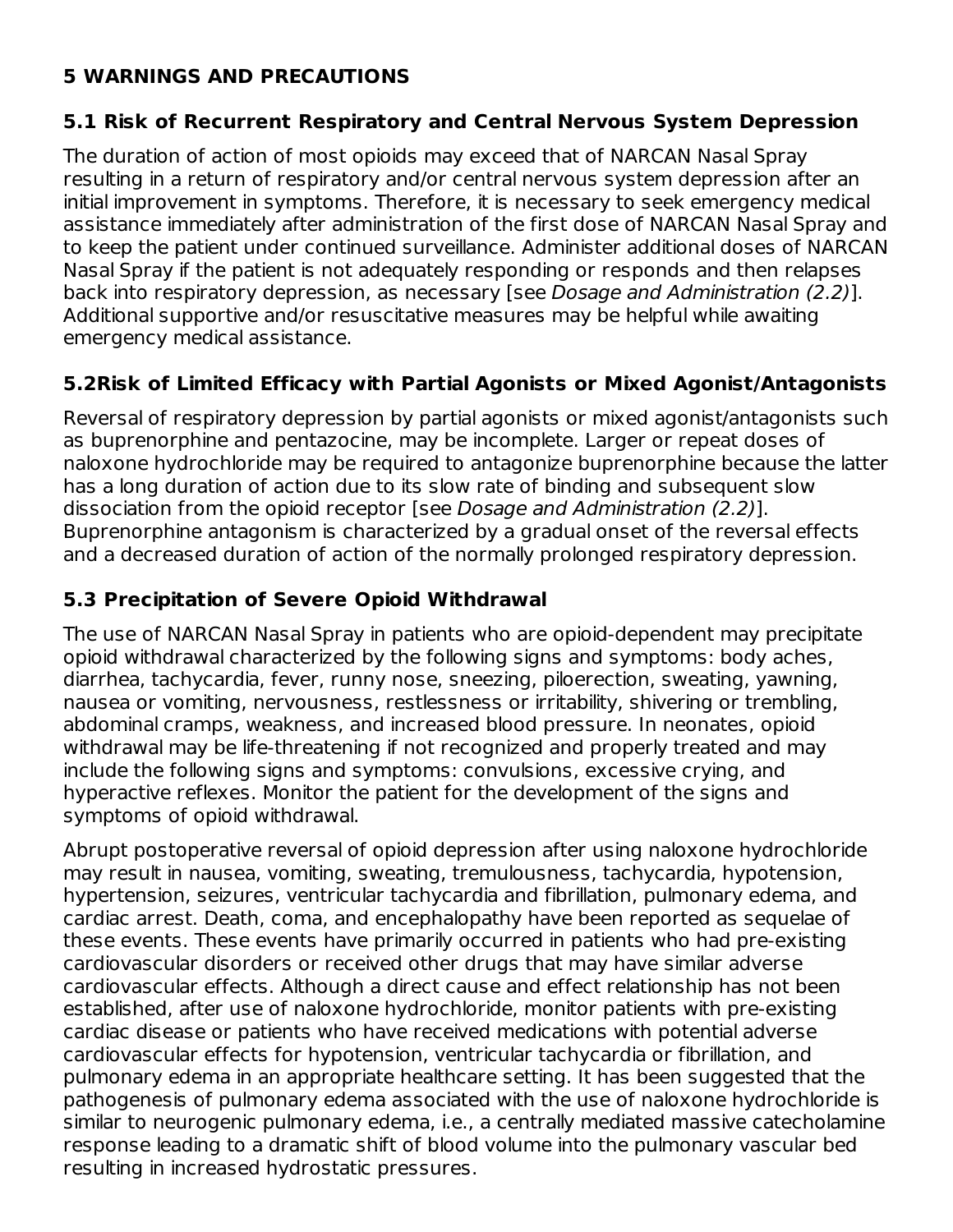There may be clinical settings, particularly the postpartum period in neonates with known or suspected exposure to maternal opioid use, where it is preferable to avoid the abrupt precipitation of opioid withdrawal symptoms. In these settings, consider use of an alternative, naloxone-containing product that can be titrated to effect and, where applicable, dosed according to weight. [see Use in Specific Populations (8.4)].

# **6 ADVERSE REACTIONS**

The following serious adverse reactions are discussed elsewhere in the labeling:

• Precipitation of Severe Opioid Withdrawal [see Warnings and Precautions (5.3)]

Because clinical studies are conducted under widely varying conditions, adverse reaction rates observed in the clinical studies of a drug cannot be directly compared to the rates in the clinical studies of another drug and may not reflect the rates observed in practice. The following adverse reactions were observed in a NARCAN Nasal Spray clinical study.

In a pharmacokinetic study of 30 healthy adult volunteers exposed to one spray of NARCAN Nasal Spray in one nostril or two sprays of NARCAN Nasal Spray, one in each nostril, the most common adverse reactions were: increased blood pressure, musculoskeletal pain, headache, nasal dryness, nasal edema, nasal congestion, and nasal inflammation.

The following adverse reactions have been identified primarily during post-approval use of naloxone hydrochloride in the post-operative setting. Because these reactions are reported voluntarily from a population of uncertain size, it is not always possible to reliably estimate their frequency or establish a causal relationship to drug exposure: Hypotension, hypertension, ventricular tachycardia and fibrillation, dyspnea, pulmonary edema, and cardiac arrest. Death, coma, and encephalopathy have been reported as sequelae of these events. Excessive doses of naloxone hydrochloride in post-operative patients have resulted in significant reversal of analgesia, and have caused agitation.

Abrupt reversal of opioid effects in persons who were physically dependent on opioids has precipitated an acute withdrawal syndrome. Signs and symptoms have included: body aches, fever, sweating, runny nose, sneezing, piloerection, yawning, weakness, shivering or trembling, nervousness, restlessness or irritability, diarrhea, nausea or vomiting, abdominal cramps, increased blood pressure, tachycardia. In the neonate, opioid withdrawal signs and symptoms also included convulsions, excessive crying, and hyperactive reflexes.

# **8 USE IN SPECIFIC POPULATIONS**

# **8.1 Pregnancy**

### Risk Summary

The limited available data on naloxone use in pregnant women are not sufficient to inform a drug-associated risk. However, there are clinical considerations [see Clinical Considerations]. In animal reproduction studies, no embryotoxic or teratogenic effects were observed in mice and rats treated with naloxone hydrochloride during the period of organogenesis at doses equivalent to 6-times and 12-times, respectively, a human dose of 8 mg/day (two NARCAN Nasal Sprays) based on body surface area comparison [see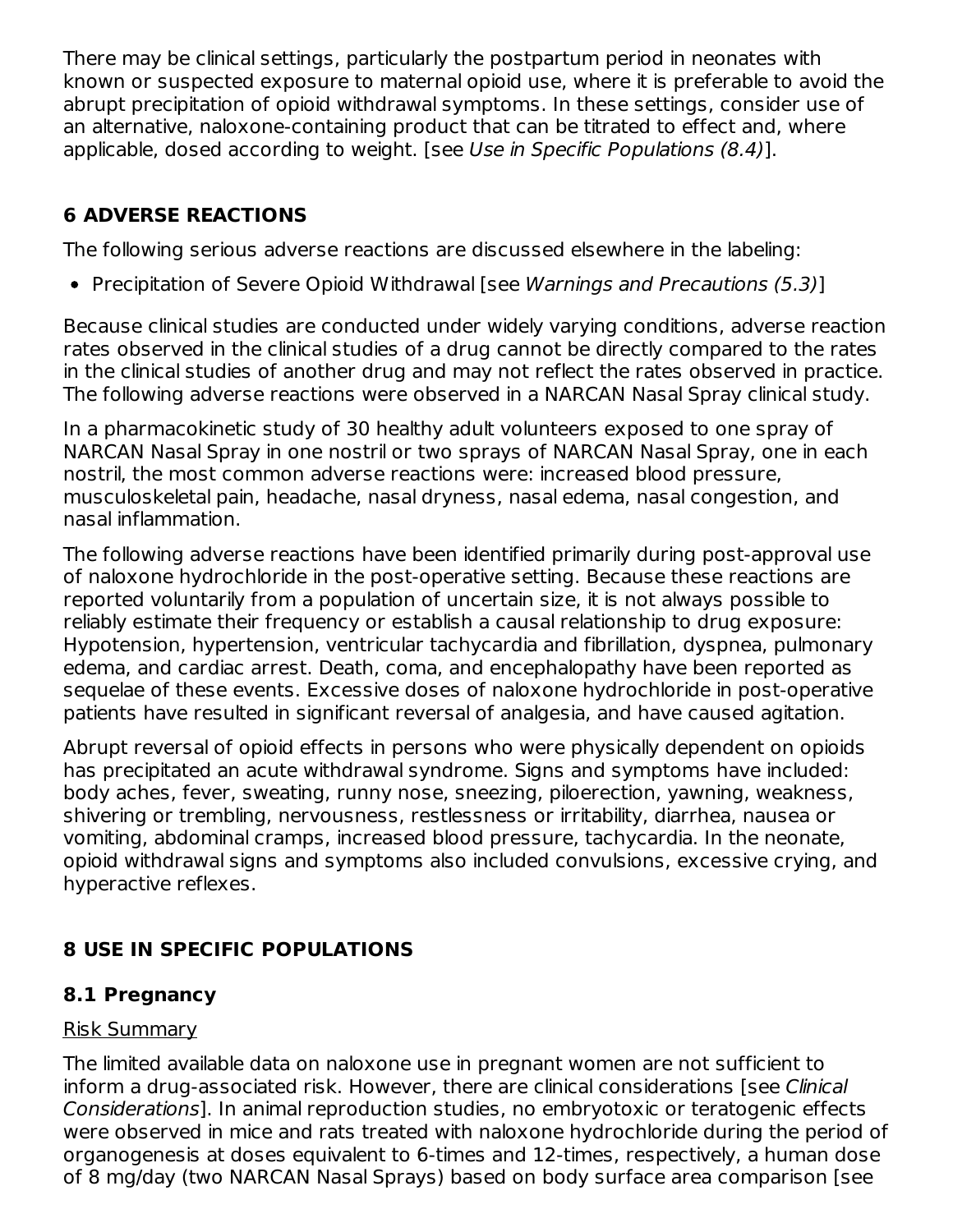### Data].

The estimated background risk of major birth defects and miscarriage for the indicated population is unknown. In the U.S. general population, the estimated background risk of major birth defects and miscarriage in clinically recognized pregnancies is 2% to 4% and 15% to 20%, respectively.

### Clinical Considerations

### Fetal/Neonatal adverse reactions

Naloxone hydrochloride crosses the placenta, and may precipitate withdrawal in the fetus, as well as in the opioid-dependent mother [see Warnings and Precautions (5.3)]. The fetus should be evaluated for signs of distress after NARCAN Nasal Spray is used. Careful monitoring is needed until the fetus and mother are stabilized.

### Data

### Animal Data

Naloxone hydrochloride was administered during organogenesis to mice and rats at subcutaneous doses up to 10 mg/kg/day (equivalent to 6-times and 12-times, respectively, a human dose of 8 mg (two NARCAN Nasal Sprays)) (based on body surface area comparison). These studies demonstrated no embryotoxic or teratogenic effects due to naloxone hydrochloride.

Pregnant female rats were administered 2 or 10 mg/kg naloxone subcutaneously from Gestation Day 15 to Postnatal day 21. There were no adverse effects on the offspring (up to 12-times a human dose of 8 mg/day (two NARCAN Nasal Sprays) based on body surface area comparison).

# **8.2 Lactation**

### Risk Summary

There is no information regarding the presence of naloxone in human milk, or the effects of naloxone on the breastfed infant or on milk production. Studies in nursing mothers have shown that naloxone does not affect prolactin or oxytocin hormone levels. Naloxone is minimally orally bioavailable.

# **8.4 Pediatric Use**

The safety and effectiveness of NARCAN Nasal Spray has been established in pediatric patients for known or suspected opioid overdose, as manifested by respiratory and/or central nervous system depression. Use of naloxone hydrochloride in pediatric patients is supported by evidence from adequate and well-controlled studies of naloxone hydrochloride in adults with additional data from 15 clinical studies (controlled and uncontrolled) in which neonates and pediatric patients received parenteral naloxone hydrochloride in doses ranging from 0.005 mg/kg to 0.01 mg/kg. Safety and effectiveness are also supported by use of other naloxone hydrochloride products in the post-marketing setting, as well as data available in the medical literature and clinical practice guidelines. NARCAN Nasal Spray may be administered to pediatric patients of all ages.

Absorption of naloxone hydrochloride following intranasal administration in pediatric patients may be erratic or delayed. Even when the opiate-intoxicated pediatric patient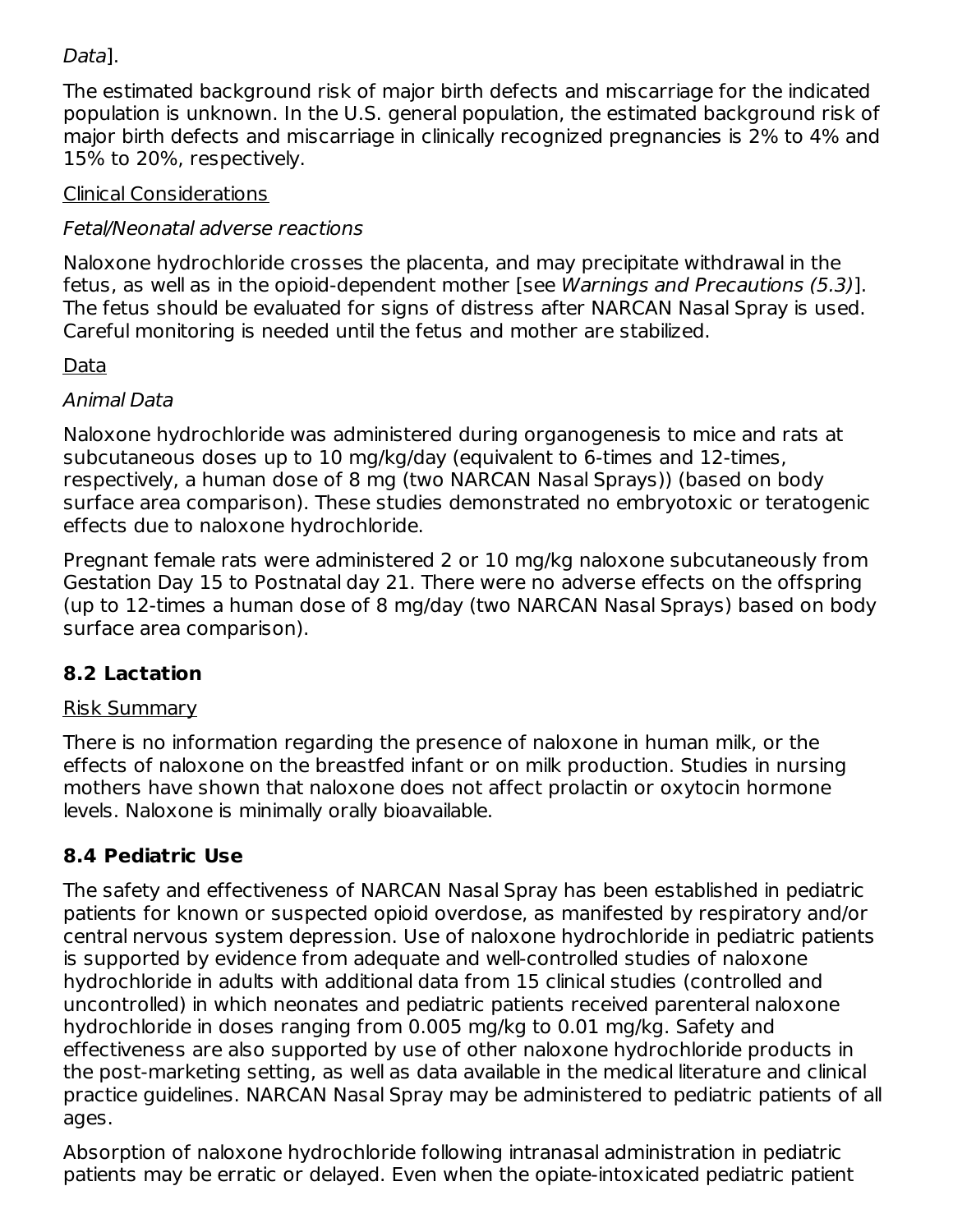responds appropriately to naloxone hydrochloride, he/she must be carefully monitored for at least 24 hours, as a relapse may occur as naloxone hydrochloride is metabolized. In opioid-dependent pediatric patients, (including neonates), administration of naloxone hydrochloride may result in an abrupt and complete reversal of opioid effects, precipitating an acute opioid withdrawal syndrome. Neonatal opioid withdrawal syndrome, unlike opioid withdrawal syndrome in adults, may be life-threatening, if not recognized, and should be treated according to protocols developed by neonatology experts [see Warnings and Precautions (5.3)].

In settings such as in neonates with known or suspected exposure to maternal opioid use, where it may be preferable to avoid the abrupt precipitation of opioid withdrawal symptoms, consider use of an alternate naloxone-containing product that can be dosed according to weight and titrated to effect.

Also, in situations where the primary concern is for infants at risk for opioid overdose, consider whether the availability of alternate naloxone-containing products may be better suited than NARCAN Nasal Spray.

## **8.5 Geriatric Use**

Geriatric patients have a greater frequency of decreased hepatic, renal, or cardiac function and of concomitant disease or other drug therapy. Therefore, the systemic exposure of naloxone hydrochloride can be higher in these patients.

Clinical studies of naloxone hydrochloride did not include sufficient numbers of subjects aged 65 and over to determine whether they respond differently from younger subjects. Other reported clinical experience has not identified differences in responses between the elderly and younger patients.

# **11 DESCRIPTION**

NARCAN (naloxone hydrochloride) Nasal Spray is a pre-filled, single dose intranasal spray. Chemically, naloxone hydrochloride is the hydrochloride salt of 17-Allyl-4,5αepoxy-3,14-dihydroxymorphinan-6-one hydrochloride with the following structure:



Naloxone hydrochloride, an opioid antagonist, occurs as a white to slightly off-white powder, and is soluble in water, in dilute acids, and in strong alkali; slightly soluble in alcohol; practically insoluble in ether and in chloroform.

Each NARCAN Nasal Spray contains a single 4 mg dose of naloxone hydrochloride in a 0.1 mL intranasal spray.

Inactive ingredients include benzalkonium chloride (preservative), disodium ethylenediaminetetraacetate (stabilizer), sodium chloride, hydrochloric acid to adjust pH,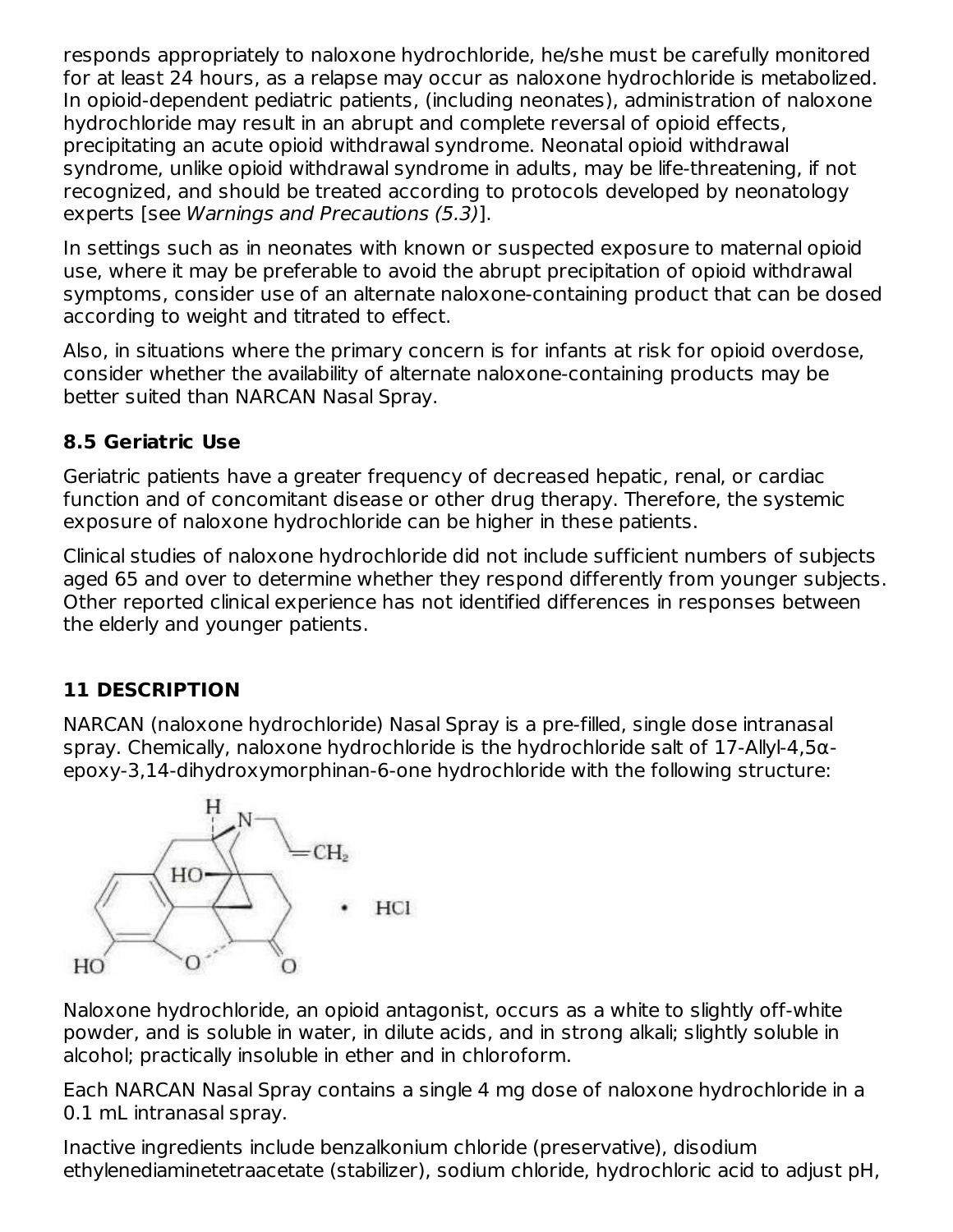# **12 CLINICAL PHARMACOLOGY**

### **12.1 Mechanism of Action**

Naloxone hydrochloride is an opioid antagonist that antagonizes opioid effects by competing for the same receptor sites.

Naloxone hydrochloride reverses the effects of opioids, including respiratory depression, sedation, and hypotension. It can also reverse the psychotomimetic and dysphoric effects of agonist-antagonists such as pentazocine.

## **12.2 Pharmacodynamics**

When naloxone hydrochloride is administered intravenously, the onset of action is generally apparent within two minutes. The time to onset of action is shorter for intravenous compared to subcutaneous or intramuscular routes of administration. The duration of action is dependent upon the dose and route of administration of naloxone hydrochloride.

### **12.3 Pharmacokinetics**

In a pharmacokinetic study in 30 healthy adult subjects, the relative bioavailability (BA) of one nasal spray in one nostril (4 mg total dose, 0.1 mL of 40 mg/mL naloxone hydrochloride solution) and two nasal sprays administered as one nasal spray in each nostril (8 mg total dose, 0.1 mL of 40 mg/mL naloxone hydrochloride solution in each nostril) was compared to a single dose of 0.4 mg naloxone hydrochloride intramuscular injection. For intranasal administration, the subjects were instructed not to breathe through the nose during administration of the nasal spray, and remained fully supine for approximately one hour post-dose. For intramuscular administration, naloxone was administered as a single injection in the gluteus maximus muscle. The pharmacokinetic parameters obtained in the study are shown in Table 1.

#### **Table 1 Mean Pharmacokinetic Parameters (CV%) for Naloxone Following NARCAN (Naloxone HCl) Nasal Spray and Intramuscular Injection of Naloxone HCl to Healthy Subjects**

| Parameter                                 | 4 mg - One Nasal<br>Spray in one nostril<br>$(N=29)$ | 8 mg - Two Nasal<br>Sprays, one in each<br>nostril<br>$(N=29)$ | $0.4$ mg<br>Intramuscular<br>Injection<br>$(N=29)$ |
|-------------------------------------------|------------------------------------------------------|----------------------------------------------------------------|----------------------------------------------------|
| $t_{\text{max}}$ (h)†                     | 0.50(0.17, 1.00)                                     | 0.33(0.17, 1.00)                                               | 0.38(0.08, 2.05)                                   |
| $C_{\text{max}}$ (ng/mL)                  | 4.83(43.1)                                           | 9.70(36.0)                                                     | 0.88(30.5)                                         |
| $AUC_t$ (hr.ng/mL)                        | 7.87(37.4)                                           | 15.3(23.0)                                                     | 1.72(22.9)                                         |
| $AUC_{0\text{-inf}}$ (h*ng/mL)            | 7.95(37.3)                                           | 15.5(22.7)                                                     | 1.76(22.6)                                         |
| $t_{\frac{1}{2}}$ (h)                     | 2.08(29.5)                                           | 2.10(32.4)                                                     | 1.24(25.9)                                         |
| Dose normalized<br>Relative BA (%) vs. IM | 46.7 (31.4)††                                        | 43.9 (23.8)                                                    | 100                                                |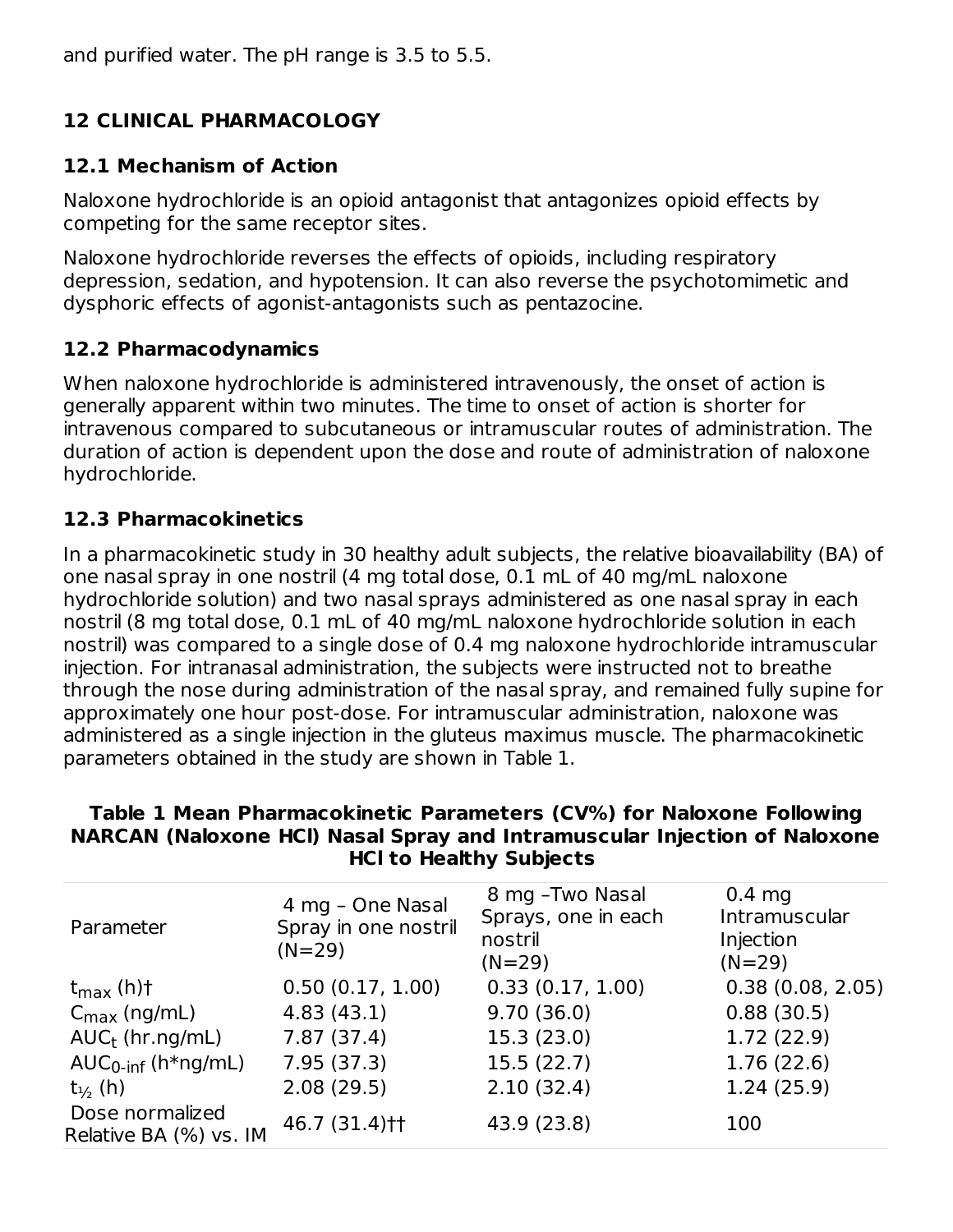### **Figure 1 Mean ± SD Plasma Concentration of Naloxone, (a) 0-6 h and (b) 0-1h Following Intranasal Administration and Intramuscular Injection**



The median naloxone t<sub>max</sub> after intranasal administration of NARCAN Nasal Spray (one nasal spray in one nostril or two nasal sprays as one spray in each nostril) was not significantly different compared to the 0.4 mg dose of naloxone hydrochloride intramuscular injection (Table 1).

The dose normalized relative bioavailability of one (4 mg) or two doses (8 mg) of NARCAN Nasal Spray as compared to the 0.4 mg dose of naloxone hydrochloride administered by intramuscular injection was 46.7%, and 43.9%, respectively.

### **Distribution**

Following parenteral administration, naloxone is distributed in the body and readily crosses the placenta. Plasma protein binding occurs but is relatively weak. Plasma albumin is the major binding constituent, but significant binding of naloxone also occurs to plasma constituents other than albumin. It is not known whether naloxone is excreted into human milk.

### Elimination

Following a single intranasal administration of NARCAN Nasal Spray (4 mg dose of naloxone hydrochloride), the mean plasma half-life of naloxone in healthy adults was approximately 2.08 (30% CV) hours, which was longer than that observed after administrations of a 0.4 mg naloxone hydrochloride intramuscular injection, where the half-life was 1.24 hours (26% CV). In a neonatal study of naloxone hydrochloride injection, the mean ( $\pm$  SD) plasma half-life was observed to be 3.1 ( $\pm$  0.5) hours.

### Metabolism

Naloxone hydrochloride is metabolized in the liver, primarily by glucuronide conjugation,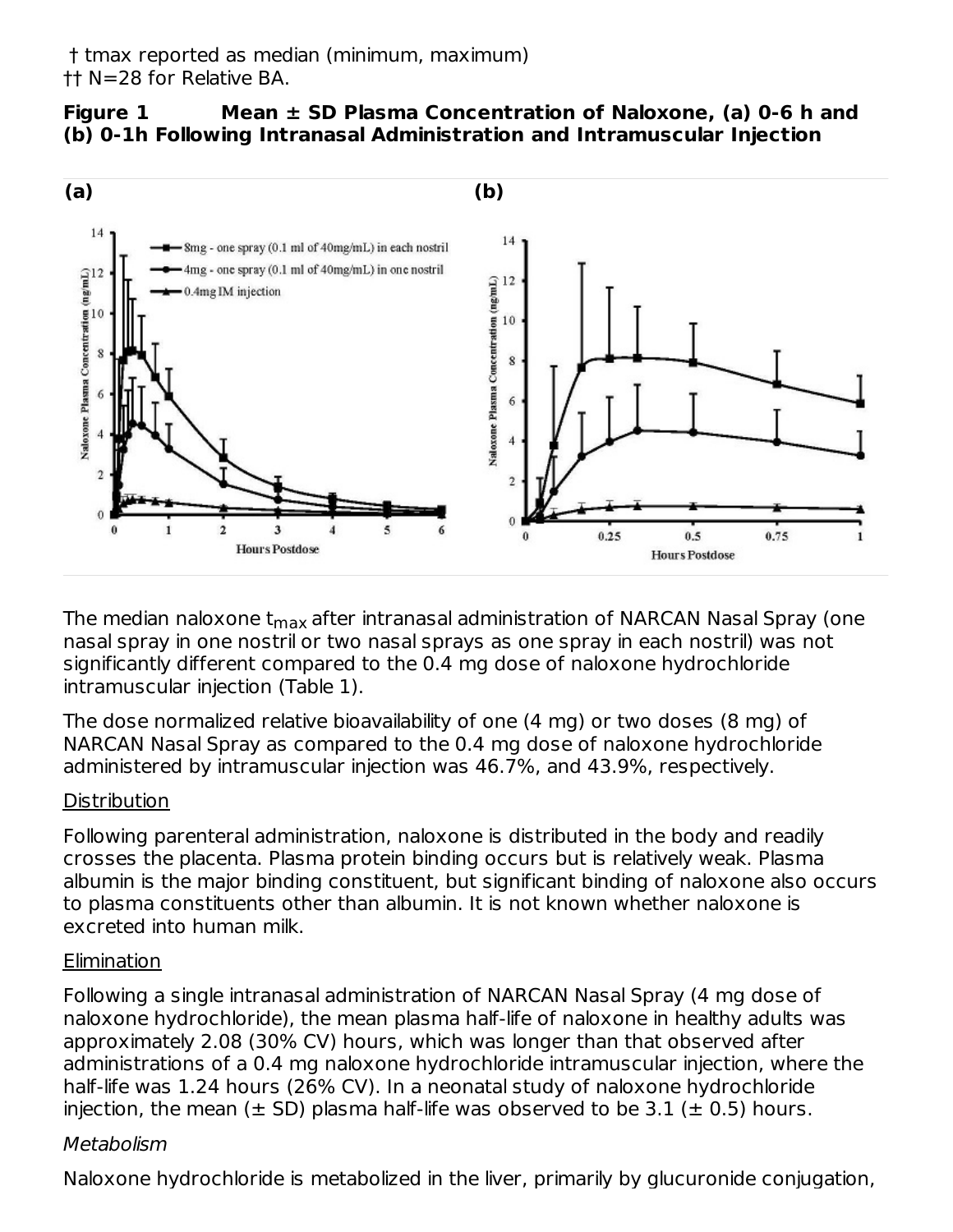Naloxone hydrochloride is metabolized in the liver, primarily by glucuronide conjugation, with naloxone-3-glucoronide as the major metabolite.

#### Excretion

After an oral or intravenous dose, about 25-40% of naloxone is excreted as metabolites in urine within 6 hours, about 50% in 24 hours, and 60-70% in 72 hours.

# **13 NONCLINICAL TOXICOLOGY**

### **13.1 Carcinogenesis, Mutagenesis, Impairment of Fertility**

#### Carcinogenesis

Long-term animal studies to evaluate the carcinogenic potential of naloxone have not been completed.

#### **Mutagenesis**

Naloxone was weakly positive in the Ames mutagenicity and in the in vitro human lymphocyte chromosome aberration test but was negative in the in vitro Chinese hamster V79 cell HGPRT mutagenicity assay and in the in vivo rat bone marrow chromosome aberration study.

#### Impairment of Fertility

Male rats were treated with 2 or 10 mg/kg naloxone for 60 days prior to mating. Female rats treated for 14-days prior to mating and throughout gestation with the same doses of naloxone (up to 12-times a human dose of 8 mg/day (two NARCAN Nasal Sprays) based on body surface area comparison). There was no adverse effect on fertility.

### **16 HOW SUPPLIED/STORAGE AND HANDLING**

### **16.1 How Supplied**

Carton containing two blister packages each with a single NARCAN Nasal Spray (single 4 mg dose of naloxone hydrochloride intranasal spray).

NARCAN Nasal Spray is not made with natural rubber latex.

### **16.2 Storage and Handling**

Store NARCAN Nasal Spray in the blister and cartons provided.

Store at controlled room temperature 59°F to 77°F (15°C to 25°C). Excursions permitted up to 40°C (104°F). Do not freeze. Protect from light.

# **17 PATIENT COUNSELING INFORMATION**

Advise the patient and family members or caregivers to read the FDA-approved patient labeling (Patient Information and Instructions for Use).

Recognition of Opioid Overdose

Inform patients and their family members or caregivers about how to recognize the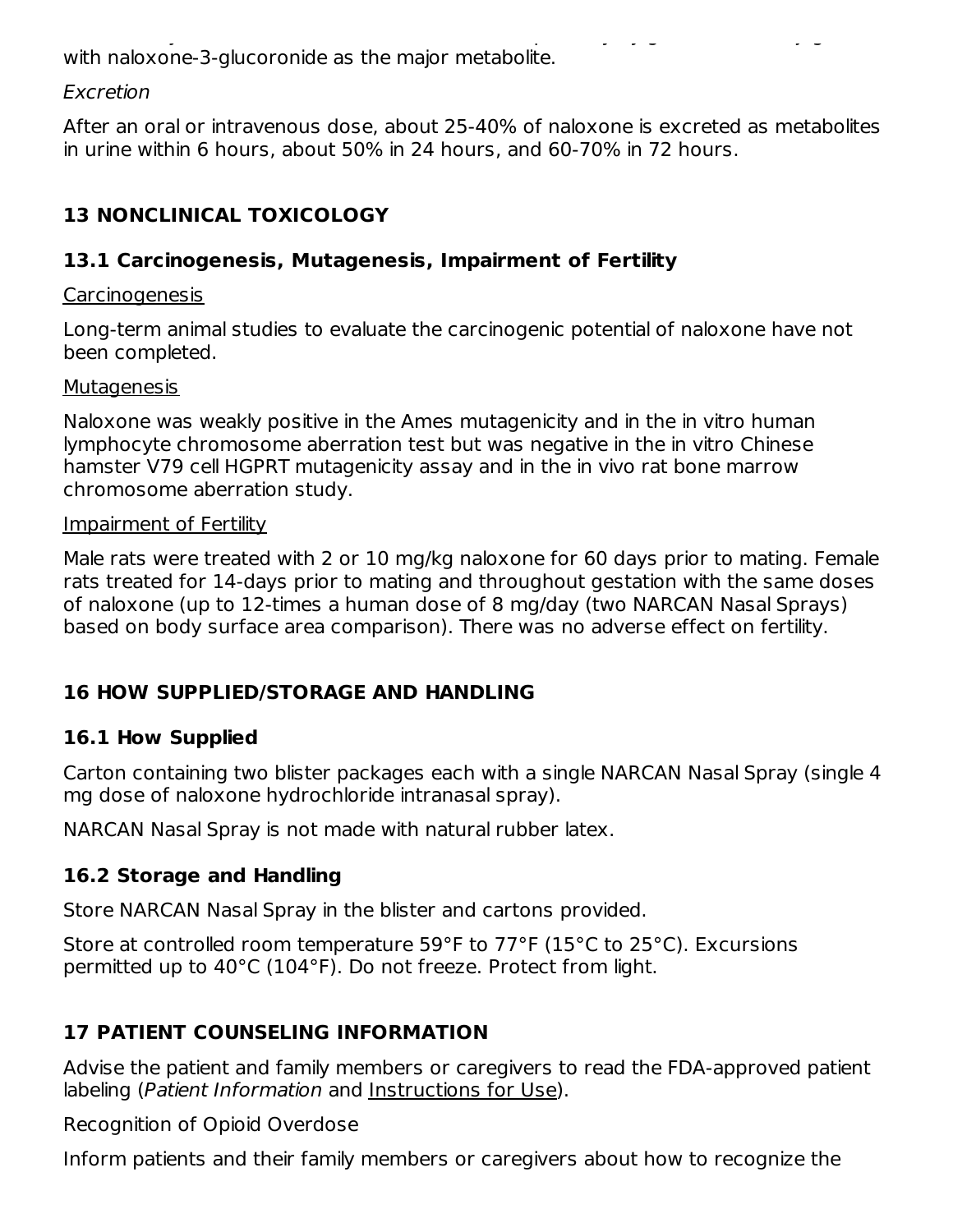signs and symptoms of an opioid overdose such as the following:

- Extreme somnolence inability to awaken a patient verbally or upon a firm sternal rub.
- Respiratory depression this can range from slow or shallow respiration to no respiration in a patient who is unarousable.
- Other signs and symptoms that may accompany somnolence and respiratory depression include the following:
	- Miosis.
	- Bradycardia and/or hypotension.

Risk of Recurrent Respiratory and Central Nervous System Depression

Instruct patients and their family members or caregivers that, since the duration of action of most opioids may exceed that of NARCAN Nasal Spray, they must seek immediate emergency medical assistance after the first dose of NARCAN Nasal Spray and keep the patient under continued surveillance [see Dosage and Administration (2.2), Warnings and Precautions (5.3)].

### Limited Efficacy for/with Partial Agonists or Mixed Agonist/Antagonists

Instruct patients and their family members or caregivers that the reversal of respiratory depression caused by partial agonists or mixed agonist/antagonists, such as buprenorphine and pentazocine, may be incomplete and may require higher doses of naloxone hydrochloride or repeated administration of NARCAN Nasal Spray, using a new nasal spray each time [see Dosage and Administration (2.3), Warnings and Precautions  $(5.2)$ ].

Precipitation of Severe Opioid Withdrawal

Instruct patients and their family members or caregivers that the use of NARCAN Nasal Spray in patients who are opioid dependent may precipitate opioid withdrawal [see Warnings and Precautions (5.3), Adverse Reactions (6)].

### Administration Instructions

Instruct patients and their family members or caregivers to:

- Ensure NARCAN Nasal Spray is present whenever persons may be intentionally or accidentally exposed to an opioid overdose (i.e., opioid emergencies).
- Administer NARCAN Nasal Spray as quickly as possible if a patient is unresponsive and an opioid overdose is suspected, even when in doubt, because prolonged respiratory depression may result in damage to the central nervous system or death. NARCAN Nasal Spray is not a substitute for emergency medical care [see Dosage and Administration (2.1)].
- Lay the patient on their back and administer NARCAN Nasal Spray into one nostril while providing support to the back of the neck to allow the head to tilt back [see Dosage and Administration (2.1)].
- Use each nasal spray only one time [see Dosage and Administration (2.1)].
- Turn patient on their side as shown in the Instructions for Use and call for emergency medical assistance immediately after administration of the first dose of NARCAN Nasal Spray. Additional supportive and/or resuscitative measures may be helpful while awaiting emergency medical assistance [see Dosage and Administration  $(2.1)$ ].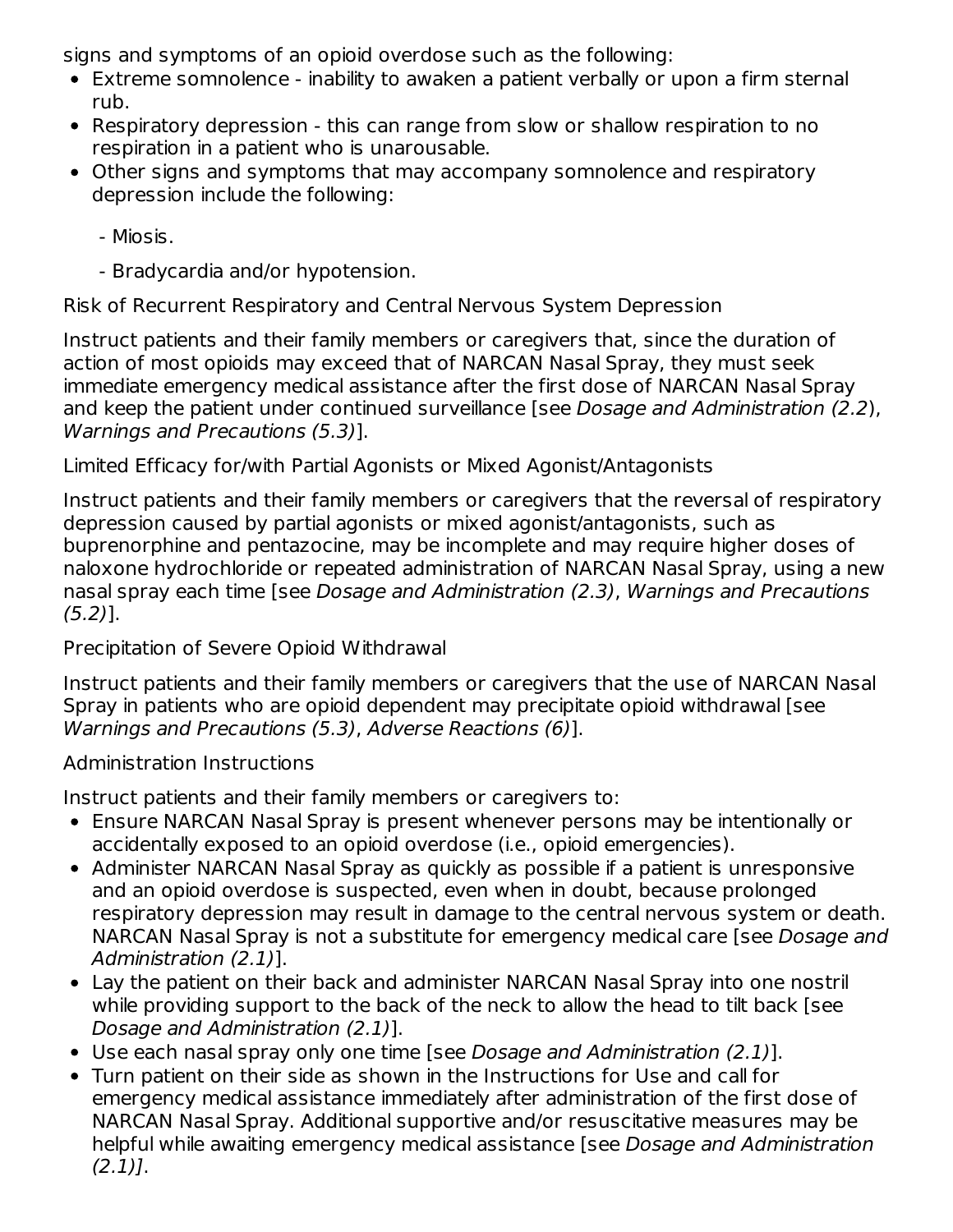- Monitor patients and re-administer NARCAN Nasal Spray using a new NARCAN Nasal Spray every 2 to 3 minutes, if the patient is not responding or responds and then relapses back into respiratory depression. Administer NARCAN Nasal Spray in alternate nostrils with each dose [see Dosage and Administration (2.1)].
- Replace NARCAN Nasal Spray before its expiration date.

--------------------------------------------------------------------------------------------------------------- NARCAN® is a registered trademark licensed by Adapt Pharma Operations Limited Distributed by Adapt Pharma, Inc., Radnor, PA 19087 USA.

# **PATIENT INFORMATION**

## **NARCAN (nar kan)**

## **(naloxone hydrochloride)**

## **Nasal Spray**

You and your family members or caregivers should read this Patient Information leaflet before an opioid emergency happens. This information does not take the place of talking with your healthcare provider about your medical condition or your treatment.

### **What is the most important information I should know about NARCAN Nasal Spray?**

NARCAN Nasal Spray is used to temporarily reverse the effects of opioid medicines. The medicine in NARCAN Nasal Spray has no effect in people who are not taking opioid medicines. Always carry NARCAN Nasal Spray with you in case of an opioid emergency.

1. Use NARCAN Nasal Spray right away if you or your caregiver think signs or symptoms of an opioid emergency are present, even if you are not sure, because an opioid emergency can cause severe injury or death. Signs and symptoms of an opioid emergency may include:

- unusual sleepiness and you are not able to awaken the person with a loud voice or by rubbing firmly on the middle of their chest (sternum)
- breathing problems including slow or shallow breathing in someone difficult to awaken or who looks like they are not breathing
- the black circle in the center of the colored part of the eye (pupil) is very small, sometimes called pinpoint pupils, in someone difficult to awaken

2. Family members, caregivers, or other people who may have to use NARCAN Nasal Spray in an opioid emergency should know where NARCAN Nasal Spray is stored and how to give NARCAN before an opioid emergency happens.

3. **Get emergency medical help right away after giving the first dose of NARCAN Nasal Spray.** Rescue breathing or CPR (cardiopulmonary resuscitation) may be given while waiting for emergency medical help.

4. The signs and symptoms of an opioid emergency can return after NARCAN Nasal Spray is given. If this happens, give another dose after 2 to 3 minutes using a new NARCAN Nasal Spray and watch the person closely until emergency help is received.

# **What is NARCAN Nasal Spray?**

NARCAN Nasal Spray is a prescription medicine used for the treatment of an opioid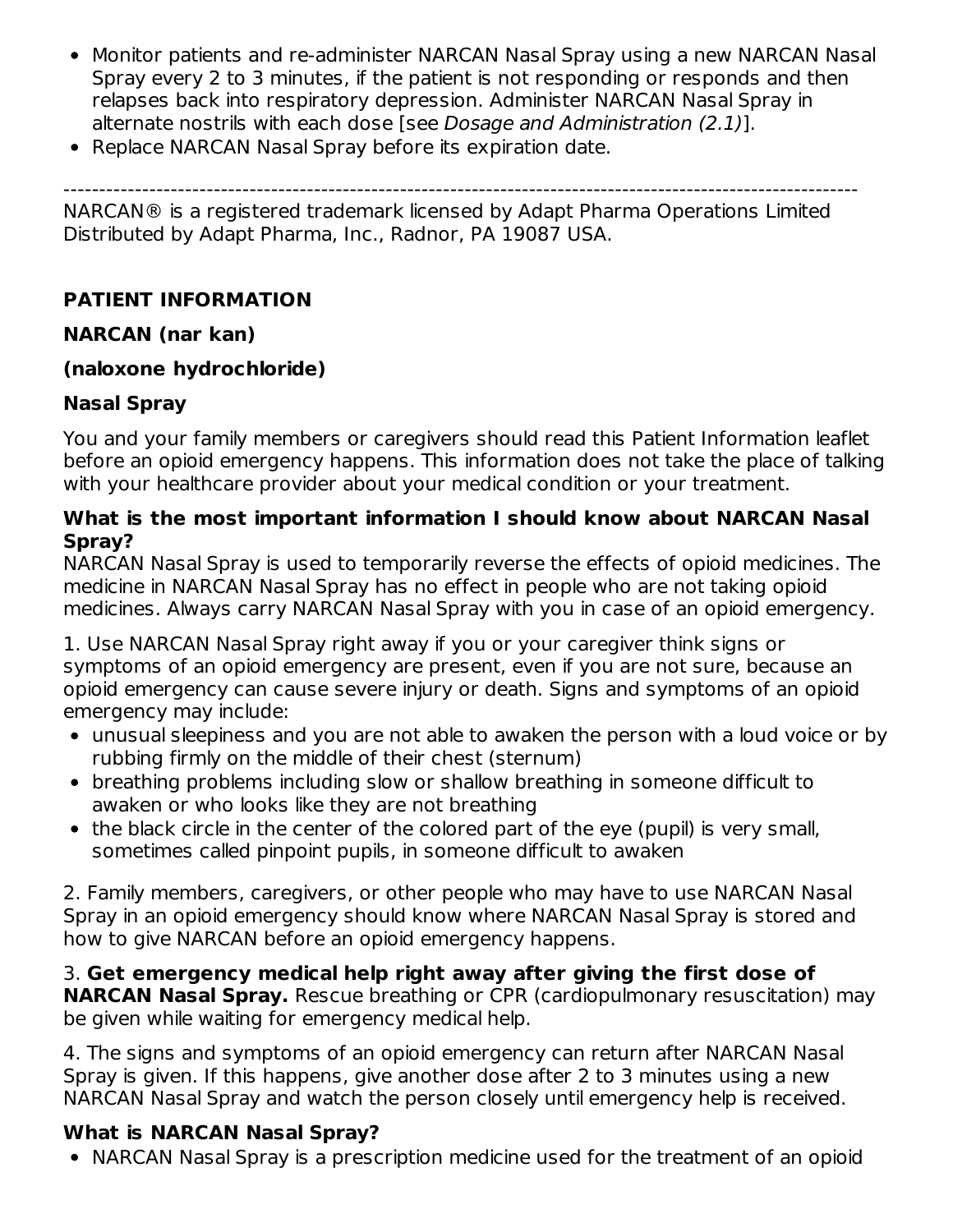emergency such as an overdose or a possible opioid overdose with signs of breathing problems and severe sleepiness or not being able to respond.

- NARCAN Nasal Spray is to be given right away and does not take the place of emergency medical care. Get emergency medical help right away after giving the first dose of NARCAN Nasal Spray, even if the person wakes up.
- NARCAN Nasal Spray is safe and effective in children for known or suspected opioid overdose.

# **Who should not use NARCAN Nasal Spray?**

**Do not use NARCAN Nasal Spray** if you are allergic to naloxone hydrochloride or any of the ingredients in NARCAN Nasal Spray. See the end of this leaflet for a complete list of ingredients in NARCAN Nasal Spray.

# **What should I tell my healthcare provider before using NARCAN Nasal Spray?**

Before using NARCAN Nasal Spray, tell your healthcare provider about all of your medical conditions, including if you:

- have heart problems
- are pregnant or plan to become pregnant. Use of NARCAN Nasal Spray may cause withdrawal symptoms in your unborn baby. Your unborn baby should be examined by a healthcare provider right away after you use NARCAN Nasal Spray.
- are breastfeeding or plan to breastfeed. It is not known if NARCAN Nasal Spray passes into your breast milk.

**Tell your healthcare provider about the medicines you take**, including prescription and over-the-counter medicines, vitamins, and herbal supplements.

# **How should I use NARCAN Nasal Spray?**

### **Read the Instructions for Use at the end of this Patient Information leaflet for detailed information about the right way to use NARCAN Nasal Spray.**

- Use NARCAN Nasal Spray exactly as prescribed by your healthcare provider.
- Each NARCAN Nasal Spray contains only 1 dose of medicine and cannot be reused.
- Lay the person on their back. Support their neck with your hand and allow the head to tilt back before giving NARCAN Nasal Spray. NARCAN Nasal Spray should be given into one nostril.
- If additional doses are needed, give NARCAN Nasal Spray in the other nostril.

# **What are the possible side effects of NARCAN Nasal Spray?**

### **NARCAN Nasal Spray may cause serious side effects, including:**

**Sudden opioid withdrawal symptoms.** In someone who has been using opioids regularly, opioid withdrawal symptoms can happen suddenly after receiving NARCAN Nasal Spray and may include:

| body aches<br>diarrhea<br>increased heart rate<br>fever<br>runny nose | sneezing<br>goose bumps<br>sweating<br>yawning<br>nausea or vomiting | nervousness<br>restlessness or irritability<br>shivering or trembling<br>stomach cramping<br>weakness<br>increased blood pressure |
|-----------------------------------------------------------------------|----------------------------------------------------------------------|-----------------------------------------------------------------------------------------------------------------------------------|
|-----------------------------------------------------------------------|----------------------------------------------------------------------|-----------------------------------------------------------------------------------------------------------------------------------|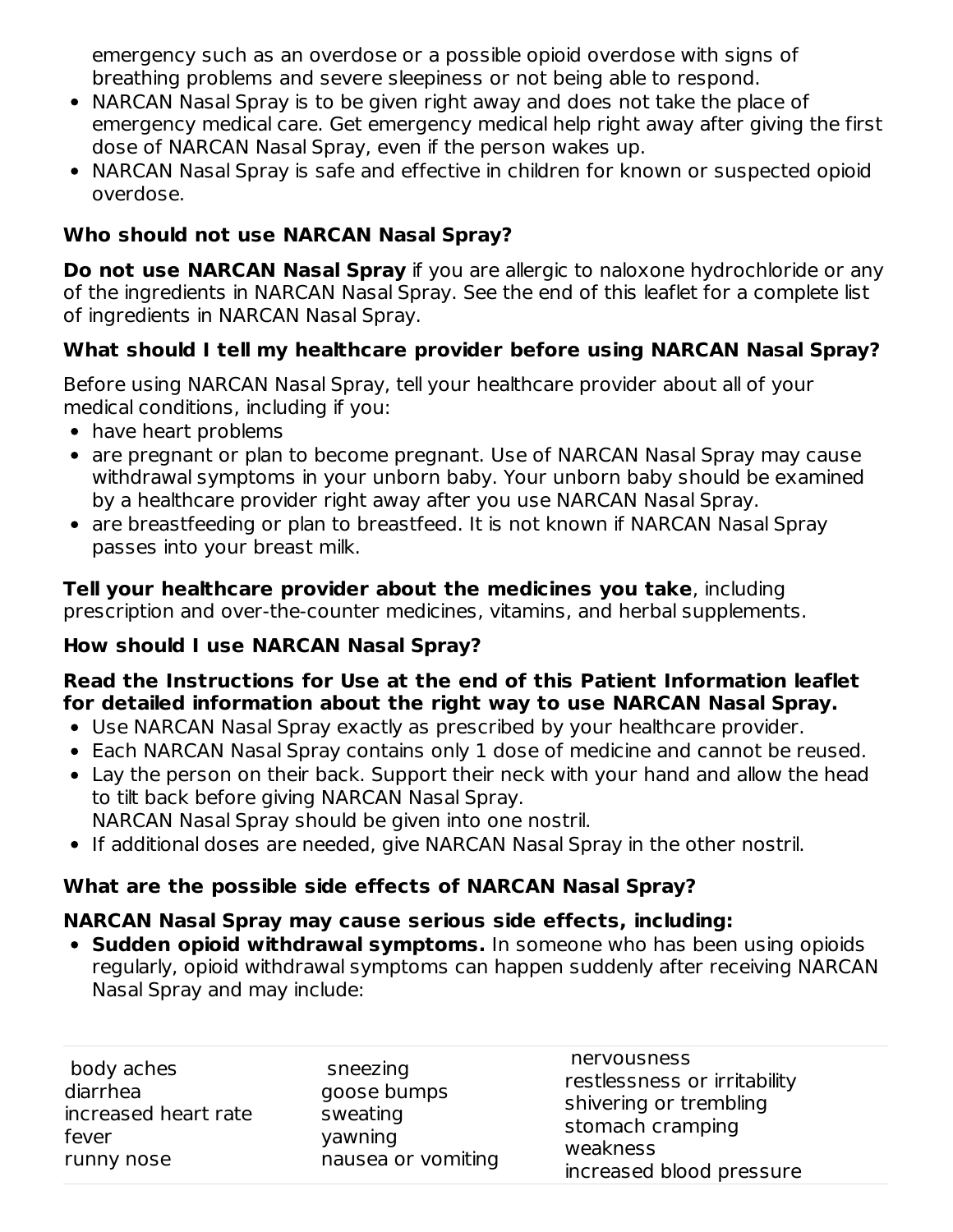In infants under 4 weeks old who have been receiving opioids regularly, sudden opioid withdrawal may be life-threatening if not treated the right way. Signs and symptoms include: seizures, crying more than usual, and increased reflexes.

These are not all of the possible side effects of NARCAN Nasal Spray. Call your doctor for medical advice about side effects. You may report side effects to FDA at 1-800-FDA-1088.

### **How should I store NARCAN Nasal Spray?**

- Store NARCAN Nasal Spray at room temperature between 59°F to 77°F (15°C to 25°C). NARCAN Nasal Spray may be stored for short periods up to 104°F (40°C).
- Do not freeze NARCAN Nasal Spray.
- Keep NARCAN Nasal Spray in its box until ready to use. Protect from light.
- Replace NARCAN Nasal Spray before the expiration date on the box.

# **Keep NARCAN Nasal Spray and all medicines out of the reach of children.**

### **General information about the safe and effective use of NARCAN Nasal Spray.**

Medicines are sometimes prescribed for purposes other than those listed in a Patient Information leaflet. Do not use NARCAN Nasal Spray for a condition for which it was not prescribed. You can ask your pharmacist or healthcare provider for information about NARCAN Nasal Spray that is written for health professionals.

## **What are the ingredients in NARCAN Nasal Spray?**

**Activeingredient**: naloxone hydrochloride

**Inactiveingredients**: benzalkonium chloride (preservative), disodium

ethylenediaminetetraacetate (stabilizer), sodium chloride, hydrochloric acid to adjust pH and sterile water

NARCAN Nasal Spray is not made with natural rubber latex.

Distributed by Adapt Pharma, Inc., Radnor, PA 19087 USA. For more information, go to www.narcannasalspray.com or call 1-844-4NARCAN (1- 844-462-7226).

This Patient Information has been approved by the U.S. Food and Drug Administration. Revised: 02/2016

# **Instructions for Use**

# **NARCAN (nar´ kan)**

# **(naloxonehydrochloride)**

# **Nasal Spray**

You and your family members or caregivers should read the Instructions for Use that comes with NARCAN Nasal Spray before using it. Talk to your healthcare provider if you and your family members or caregivers have any questions about the use of NARCAN Nasal Spray.

### **Use NARCAN Nasal Spray for known or suspected opioid overdose in adults and children.**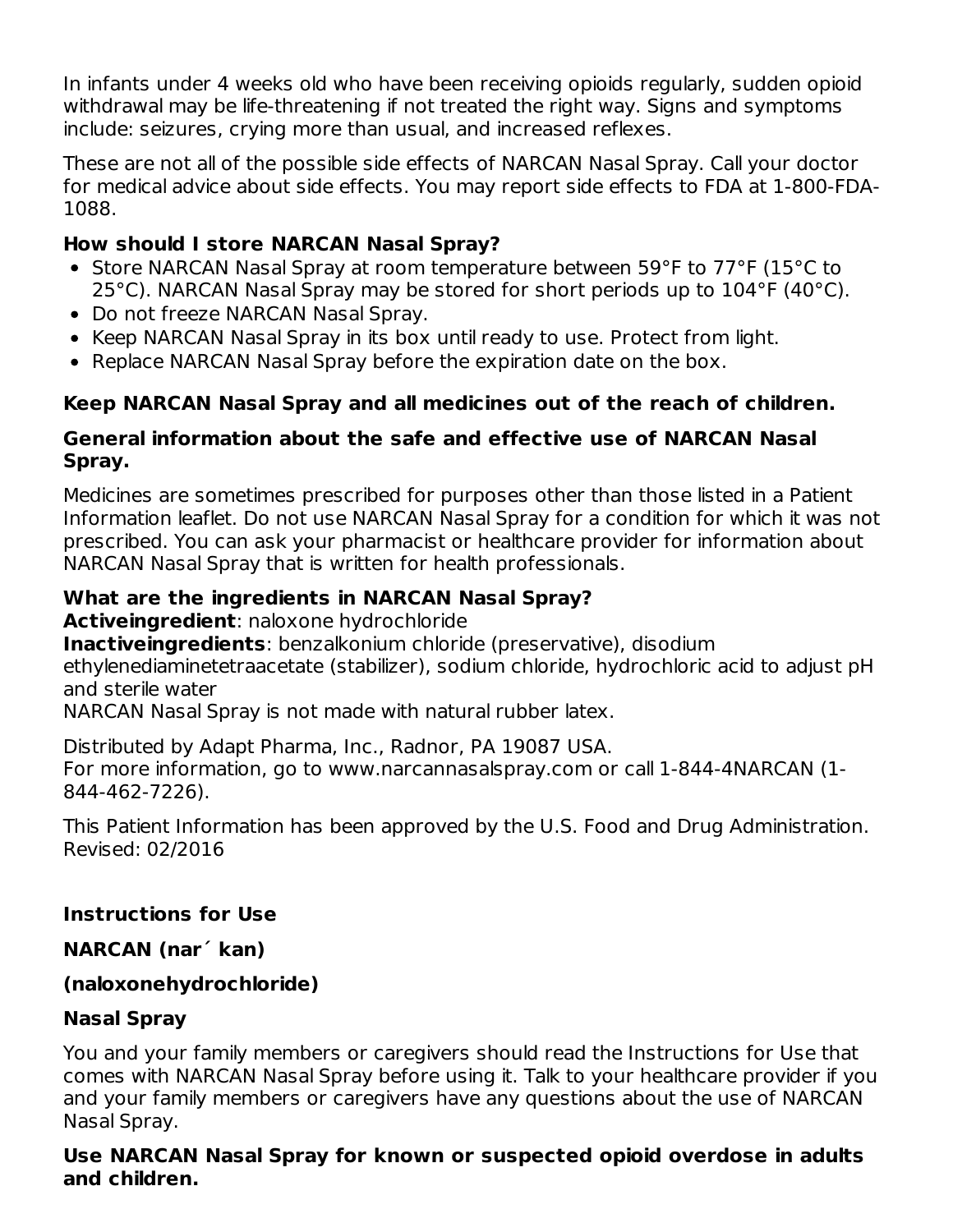**Important: For use in the nose only.**

- **Do not remove or test the NARCAN Nasal Spray until ready to use.**
- **Each NARCAN Nasal Spray has 1 dose and cannot be reused.**
- **You do not need to prime NARCAN Nasal Spray.**

### **Howto use NARCAN nasal spray:**

**Step 1.** Lay the person on their back to receive a dose of NARCAN Nasal Spray.



**Step 2.** Remove NARCAN Nasal Spray from the box. Peel back the tab with the circle to open the NARCAN Nasal Spray.



**Step 3.** Hold the NARCAN Nasal Spray with your thumb on the bottom of the plunger and your first and middle fingers on either side of the nozzle.



**Step 4.** Tilt the person's head back and provide support under the neck with your hand. Gently insert the tip of the nozzle into **one nostril** until your fingers on either side of the nozzle are against the bottom of the person's nose.



**Step 5.** Press the plunger firmly to give the dose of NARCAN Nasal Spray.



**Step 6.** Remove the NARCAN Nasal Spray from the nostril after giving the dose.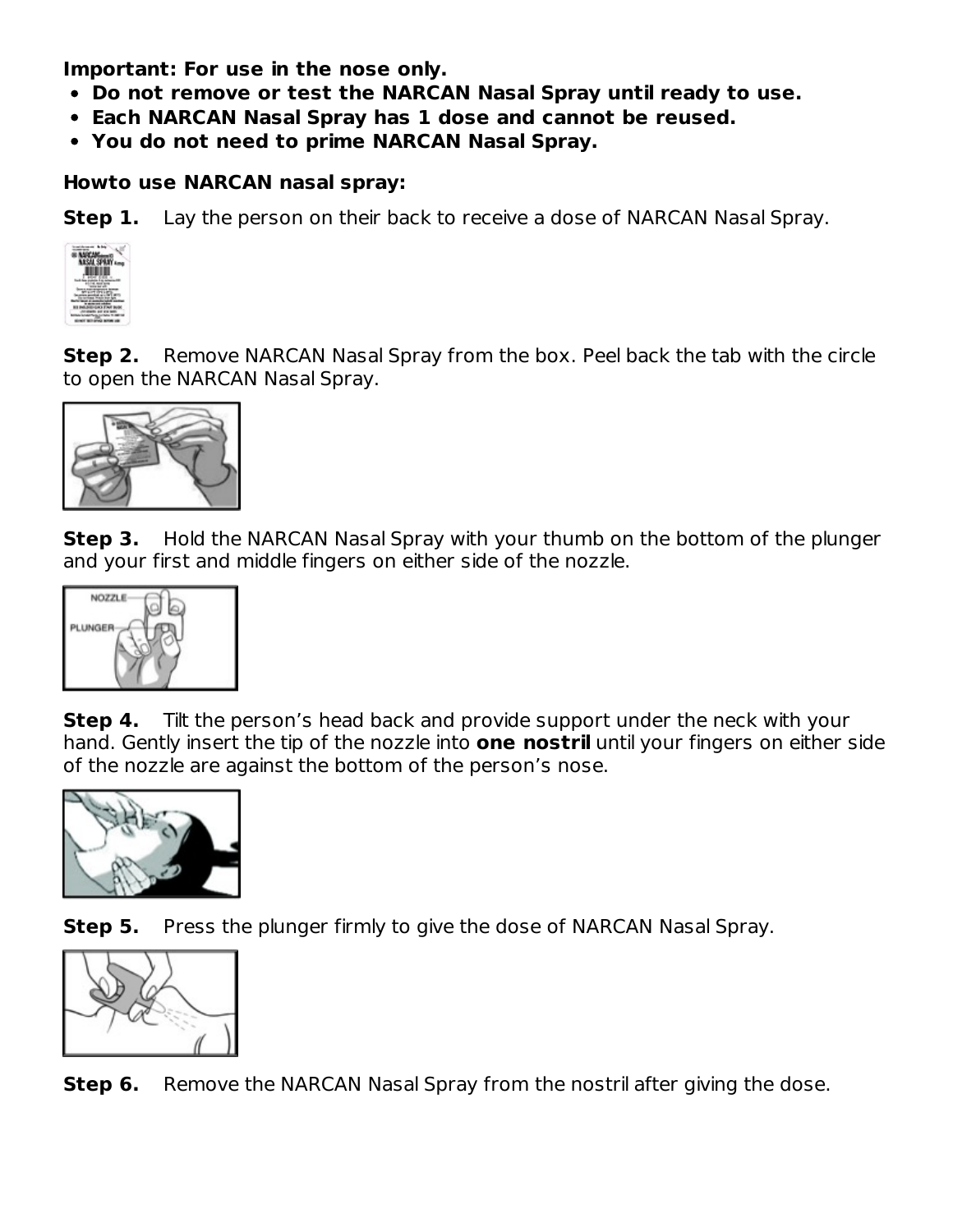

## **What to do after NARCAN Nasal Spray has been used:**

### **Step 7. Get emergency medical help right away.**

- Move the person on their side (recovery position) after giving NARCAN Nasal Spray.
- Watch the person closely.
- If the person does not respond by waking up, to voice or touch, or breathing normally another dose may be given. NARCAN Nasal Spray may be dosed every 2 to 3 minutes, if available.
- Repeat **Steps 2 through 6** using a new NARCAN Nasal Spray to give another dose in the other nostril. If additional NARCAN Nasal Sprays are available, Steps 2 through 6 may be repeated every 2 to 3 minutes until the person responds or emergency medical help is received.

**Step 8.** Put the used NARCAN Nasal Spray back into its box.

**Step 9.** Throw away (dispose of) the used NARCAN Nasal Spray in a place that is away from children.

### **HowshouldI store NARCAN Nasal Spray?**

- Store NARCAN Nasal Spray at room temperature between 59°F to 77°F (15°C to 25°C). NARCAN Nasal Spray may be stored for short periods up to 104°F (4°C to 40°C).
- Do not freeze NARCAN Nasal Spray.
- Keep NARCAN Nasal Spray in the box until ready to use. Protect from light.
- Replace NARCAN Nasal Spray before the expiration date on the box.

# **KeepNARCAN Nasal Sprayand all medicines out of the reach of children.**

This Instructions for Use has been approved by the U.S. Food and Drug Administration.

Distributed by Adapt Pharma, Inc. Radnor, PA 19087 USA.

For more information, go to www.narcannasalspray.com or call 1-844-4NARCAN (1- 844-462-7226).

Issued: 02/2016

# **QUICK START GUIDE**



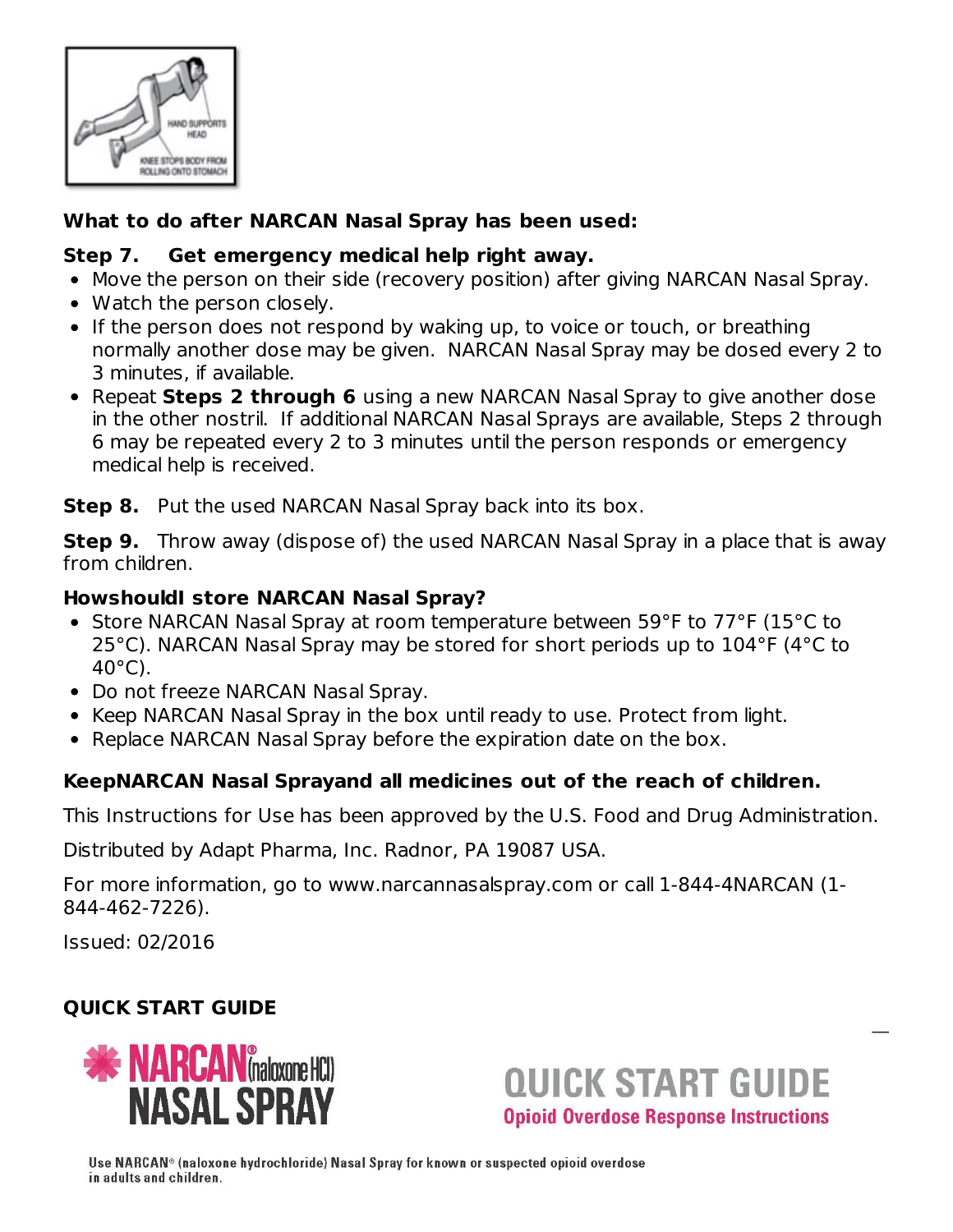#### Important: For use in the nose only. Do not remove or test the NARCAN Nasal Spray until ready to use.

**Identify Opioid Overdose** and Check for Response Ask person if he or she is okay and shout name.

**Shake** shoulders and firmly rub the middle of their chest.

#### **Check for signs of an opioid overdose:**

- . Will not wake up or respond to your voice or touch
- · Breathing is very slow, irregular, or has stopped

**REMOVE** NARCAN Nasal Spray from the box.

. Center part of their eye is very small, sometimes called "pinpoint pupils"

Lay the person on their back to receive a dose of NARCAN Nasal Spray.





Hold the NARCAN Nasal Spray with your thumb on the bottom of the plunger and your first and middle fingers on either side of the nozzle.

#### Gently insert the tip of the nozzle into either nostril.

. Tilt the person's head back and provide support under the neck with your hand. Gently insert the tip of the nozzle into one nostril, until your fingers on either side of the nozzle are against the bottom of the person's nose.

**Press the plunger firmly** to give the dose of NARCAN Nasal Spray. . Remove the NARCAN Nasal Spray from the nostril after giving the dose.





 $\overline{+}$ 



**HAND SUPPORTS** 

KNEE STOPS BODY FROM ROLLING ONTO STOMACH

**Call for** emergency medical help, Evaluate. and **Support** 

Get emergency medical help right away.

Move the person on their side (recovery position) after giving NARCAN Nasal Spray.

Watch the person closely.

If the person does not respond by waking up, to voice or touch, or breathing normally another dose may be given. NARCAN Nasal Spray may be dosed every 2 to 3 minutes, if available.

Repeat Step 2 using a new NARCAN Nasal Spray to give another dose in the other nostril. If additional NARCAN Nasal Sprays are available, repeat step 2 every 2 to 3 minutes until the person responds or emergency medical help is received.



For more information about NARCAN Nasal Spray, go to www.narcannasalspray.com, or call 1-844-4NARCAN (1-844-462-7226). You are encouraged to report negative side effects of prescription drugs to the FDA. Visit www.fda.gov/medwatch, or call 1-800-FDA-1088.

@2015 ADAPT Pharma, Inc. NARCAN® is a registered trademark licensed to ADAPT Pharma Operations Limited. A1009.01 140715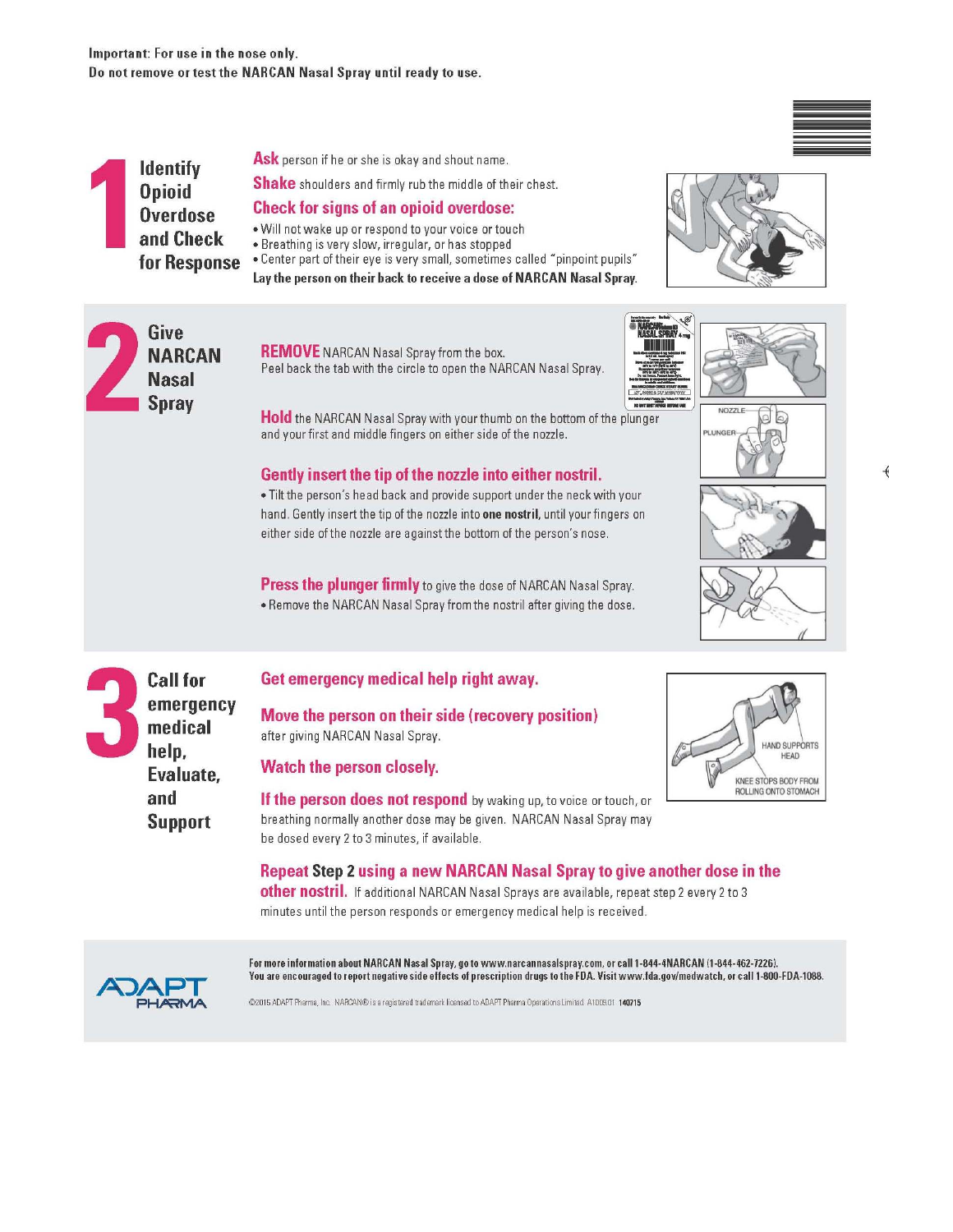|   |                          |                                                                       | <b>Packaged and Distributed by</b>          |                        | Zuality Care Products. LLC                                                                   |                                       | 1-800-337-8603                      |                 |
|---|--------------------------|-----------------------------------------------------------------------|---------------------------------------------|------------------------|----------------------------------------------------------------------------------------------|---------------------------------------|-------------------------------------|-----------------|
|   |                          | <b>Holland, OH 43528</b><br>NARCAN NASAL SPRAY 4 MG                   |                                             |                        | Warning: Keep out of children's reach.<br>Store at room temperature between 59-77 degrees F. |                                       |                                     |                 |
|   |                          |                                                                       |                                             |                        | Consult with a physician or see insert for dosage.                                           |                                       |                                     |                 |
|   |                          | GTIN: 00355700457013                                                  |                                             |                        | SEE MANUFACTURER'S PACKAGE INSERT                                                            |                                       |                                     |                 |
|   | NDC: 55700-0457-01       |                                                                       | 0.1 mL NASAL SPRAY                          |                        |                                                                                              | ā<br>C.1                              |                                     |                 |
|   | Serial:                  |                                                                       | Two $(2)$ 4 mg doses                        |                        |                                                                                              | <b>NARCAN NASAL</b><br>Serial:        |                                     |                 |
|   | Lot:                     |                                                                       | Rx only                                     |                        |                                                                                              | <b>NASAI</b>                          |                                     |                 |
|   | EXP: H                   |                                                                       |                                             |                        | NDC: 55700 0457 0                                                                            | EXP: //                               | 0C: 55700 0457 0<br>EXP: //         |                 |
|   |                          | Each 0.1 mL of Narcan Nasal Spray contains 4mg Naloxone Hydrochloride |                                             |                        |                                                                                              | <b>AVYdS</b><br><b>Avads</b>          | ml. NASAL SPRAY                     |                 |
|   |                          | Dist. by: Adapt Pharma, Inc., Radnor, PA 19087                        |                                             |                        |                                                                                              |                                       | <b>NARCAN NASAL SPRAY 4 MG</b>      |                 |
|   |                          |                                                                       |                                             |                        |                                                                                              | ទី                                    |                                     |                 |
|   | <b>NARCAN</b>            |                                                                       |                                             |                        |                                                                                              |                                       |                                     |                 |
|   |                          | naloxone hydrochloride spray                                          |                                             |                        |                                                                                              |                                       |                                     |                 |
|   |                          | <b>Product Information</b>                                            |                                             |                        |                                                                                              |                                       |                                     |                 |
|   |                          |                                                                       |                                             |                        |                                                                                              |                                       |                                     |                 |
|   | <b>Product Type</b>      |                                                                       | <b>HUMAN PRESCRIPTION</b><br><b>DRUG</b>    | Item Code<br>(Source)  |                                                                                              | NDC:55700-457(NDC:69547-<br>353)      |                                     |                 |
|   |                          | <b>Route of Administration</b>                                        | <b>NASAL</b>                                |                        |                                                                                              |                                       |                                     |                 |
|   |                          |                                                                       |                                             |                        |                                                                                              |                                       |                                     |                 |
|   |                          |                                                                       |                                             |                        |                                                                                              |                                       |                                     |                 |
|   |                          | <b>Active Ingredient/Active Moiety</b>                                |                                             |                        |                                                                                              |                                       |                                     |                 |
|   |                          |                                                                       | <b>Ingredient Name</b>                      |                        |                                                                                              | <b>Basis of Strength</b>              |                                     | <b>Strength</b> |
|   | UNII:36B82AMQ7N)         | <b>NALOXONE HYDROCHLORIDE (UNII: F850569PQR) (NALOXONE -</b>          |                                             |                        | <b>NALOXONE</b><br><b>HYDROCHLORIDE</b>                                                      |                                       | 4 mg<br>in $0.1$ mL                 |                 |
|   |                          |                                                                       |                                             |                        |                                                                                              |                                       |                                     |                 |
|   |                          | <b>Inactive Ingredients</b>                                           |                                             |                        |                                                                                              |                                       |                                     |                 |
|   |                          |                                                                       | <b>Ingredient Name</b>                      |                        |                                                                                              |                                       | <b>Strength</b>                     |                 |
|   |                          | <b>BENZALKONIUM CHLORIDE (UNII: F5UM2KM3W7)</b>                       |                                             |                        |                                                                                              |                                       |                                     |                 |
|   |                          | <b>EDETATE DISODIUM (UNII: 7FLD91C86K)</b>                            |                                             |                        |                                                                                              |                                       |                                     |                 |
|   |                          | SODIUM CHLORIDE (UNII: 451W47IQ8X)                                    |                                             |                        |                                                                                              |                                       |                                     |                 |
|   |                          | <b>WATER (UNII: 059QF0KO0R)</b>                                       |                                             |                        |                                                                                              |                                       |                                     |                 |
|   |                          |                                                                       |                                             |                        |                                                                                              |                                       |                                     |                 |
|   | <b>Other Ingredients</b> |                                                                       |                                             |                        |                                                                                              |                                       |                                     |                 |
|   |                          | <b>Ingredient Kind</b>                                                |                                             | <b>Ingredient Name</b> |                                                                                              |                                       | Quantity                            |                 |
|   | May contain              |                                                                       | <b>HYDROCHLORIC ACID (UNII: QTT17582CB)</b> |                        |                                                                                              |                                       |                                     |                 |
|   |                          |                                                                       |                                             |                        |                                                                                              |                                       |                                     |                 |
|   | <b>Packaging</b>         |                                                                       |                                             |                        |                                                                                              |                                       |                                     |                 |
| # | <b>Item</b><br>Code      |                                                                       | <b>Package Description</b>                  |                        |                                                                                              | <b>Marketing</b><br><b>Start Date</b> | <b>Marketing</b><br><b>End Date</b> |                 |
| 1 | NDC:55700-<br>457-01     | 2 in 1 PACKAGE                                                        |                                             |                        | 11/18/2016                                                                                   |                                       |                                     |                 |
|   |                          |                                                                       |                                             |                        |                                                                                              |                                       |                                     |                 |